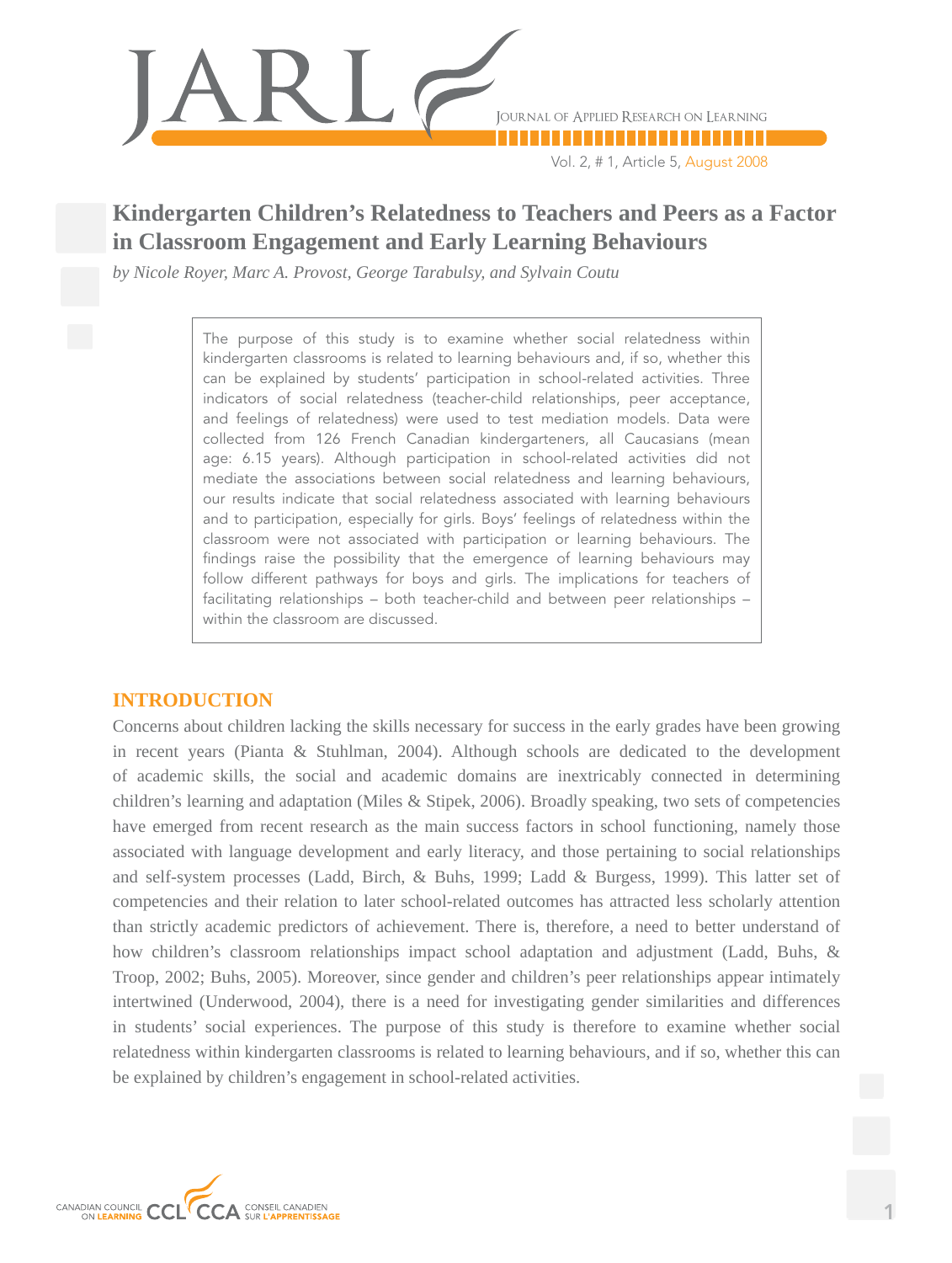### **SOCIAL RELATEDness IN THE CLASSROOM**

The concept of social relatedness designates the nature and quality of the interpersonal relationships that are available in a specific context. This has been conceptualized in a variety of ways in the school context, as including feelings of connectedness to peers and teachers, social acceptance from peers, and support from teachers (Gest, Welsh, & Domitrovich, 2005). Decades of empirical research support the notion that children's social development and integration are robust predictors of maladjustment in the academic and mental health areas (Guay, Boivin & Hodges, 1999; Hartup, 2005; Ladd, 1999; Parker & Asher, 1987). Current research has focused on identifying processes by which children's social characteristics may be involved in academic adaptation. In this line of research, child by environment models (Connell & Wellborn, 1991; Ladd, 2003; Lubbers, Van der Werf, Snijders, Creemers, & Kuyper, 2006) provide useful theoretical support to the idea that students' social experiences lays a critical foundation for motivated engagement, which in turn promotes academic achievement and positive behavioural adaptation at school. In other words, while behavioural dispositions may shape social experiences, the nature and quality of social relationships are assumed to be primarily responsible for subsequent adjustment and changes in adjustment. The research study reported here proposes a mediation process, where social interaction and relationships are one of the axes on which adaptation is achieved in the school context. Furthermore, this study focuses on three facets of social relatedness that have been identified in the literature as potentially significant to classroom engagement and competence: teacher-child relationships, peer acceptance, and children's feelings of relatedness.

#### **Teacher–child relationships**

Psychologists have extensively described the long-term effects of secure versus insecure attachment to caregivers (Bowlby, 1969; Crittenden, 1990). When applied to teacher-child relationships, the relevance of this construct in the study of school adaptation and academic achievement in the elementary grades has been underscored in the extant literature (Connell & Wellborn, 1991; Ladd et al., 2002; Pianta & Stuhlman, 2004; Wentzel, Barry, & Caldwell, 2004; Wentzel & Watkins, 2002). For instance, caring and closeness in teacher–student relationships have been found to be related to more effective child learning processes (Birch & Ladd, 1997; Wentzel, 1997, 1999), and support from teachers has been shown to be associated to more positive academic attitudes and greater satisfaction with school (Klem & Connell, 2004). As for kindergartners, for whom we may suspect that a supportive and warm teaching style may have more relevance than for older students (Hamre & Pianta, 2005), teachers' ratings of closeness in their relationships with children have been found to be good predictors of school adjustment measured the same year (Birch & Ladd, 1997). Moreover, children engaged in chronic conflict with their kindergarten or first grade teachers have been found to demonstrate lower levels of cooperative participation in school and seemed to enjoy school less when compared to children with higher levels of teacher–child closeness (Ladd & Burgess, 2001). The salience of relational processes between teachers and kindergarten children is also supported empirically by Pianta and Stuhlman (2004) with respect to behavioural orientation and academic skills of students. Thus, it appears that the

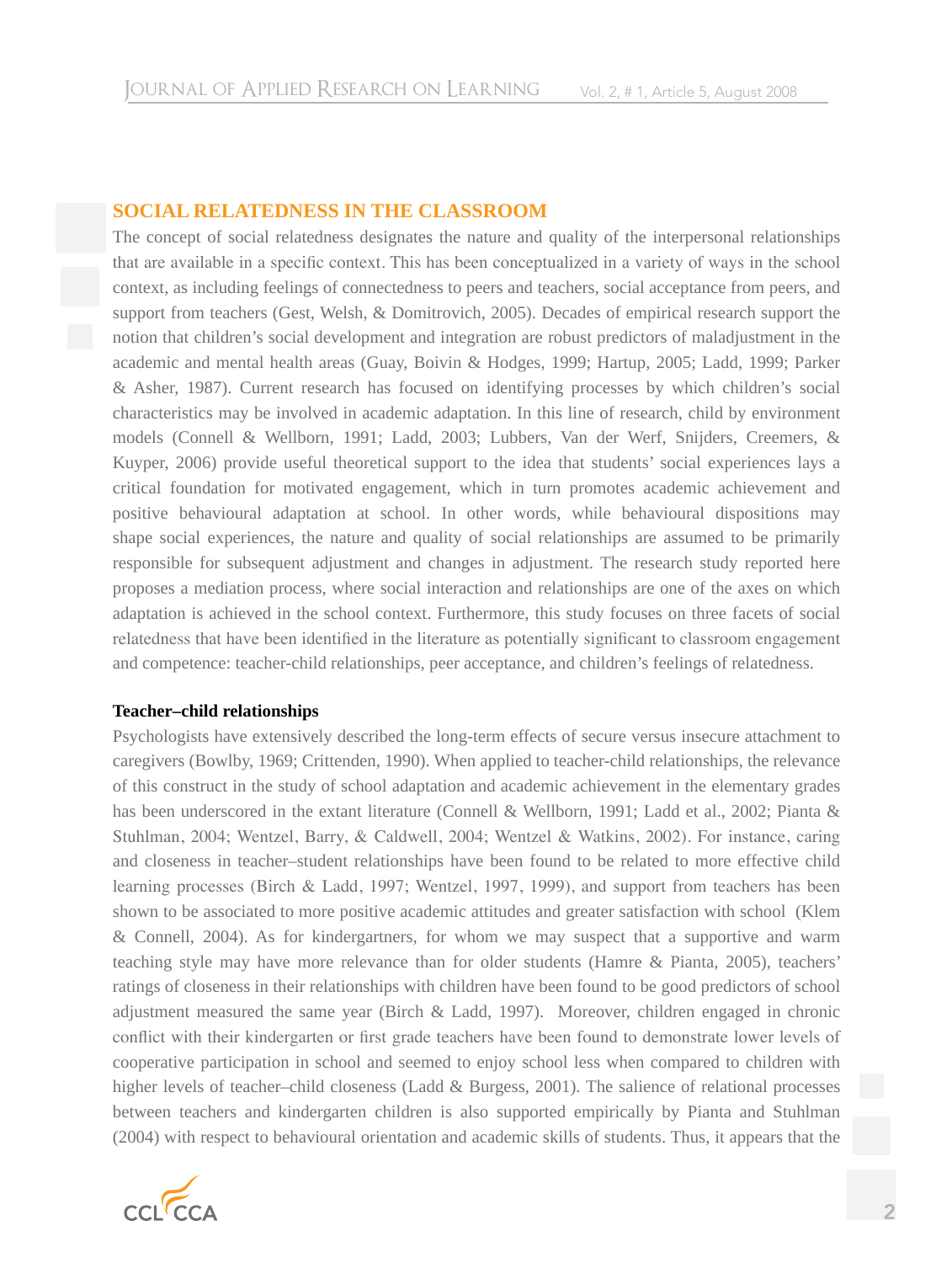importance of the teacher-child relationship for academic achievement and adaptation has consistently been validated across the elementary school years.

Several researchers have suggested that the role played by teacher-child relationships during the elementary school years may be different for boys and girls. Hamre and Pianta (2001) and Ladd and colleagues (1999) showed that teachers report warmer teacher-girl relationships and lower levels of conflict with girls than with boys. Consistent with these results, other research has found that peer ratings among 3<sup>rd</sup> and 4<sup>th</sup> graders reveal less conflicting relationships with teachers for girls than for boys (Hughes, Cavell, & Willson, 2001); and that girls in Grades 3, 4 and 5 report higher levels of teacher supportiveness than boys (Gest, Welsh, & Domitrovich, 2005). Furrer and Skinner (2003) also found that girls felt significantly closer to their teachers than did boys but that, nevertheless, interpersonal ties to the teacher when entering middle school appeared particularly important for boys. Although these differences have been found to distinguish the relationships that boys and girls establish with their elementary school teachers, it has been difficult to document similar trends in preschool or kindergarten. The only study reporting analyses according to child gender in kindergarten revealed no substantial differences when children were asked to assess teacher–child conflict (Mantzicopoulos, 2005).

In sum, the available evidence shows that teacher–child relationships in the early years of schooling are potentially important antecedents of children's academic adjustment and must be considered in identifying the processes that contribute to children's overall school functioning.

#### **Peer acceptance**

Developmental psychologists have shown that what happens in children's peer groups affects development and functioning in many areas, especially their achievement in school. Specifically, peer acceptance, friendships and network affiliation have been linked to central developmental outcomes such as academic readiness, loneliness, and aggressive behaviour (for reviews, see Gifford-Smith & Brownwell, 2003, and Cillessen & Mayeux, 2004). Peer acceptance denotes social standing within the peer group (Greco & Morris, 2005). It is a unilateral concept that describes how members of a particular peer group, in this case classmates, feel about an individual with regard to liking and disliking (Bukowski & Hoza, 1989). In contrast, friendships are voluntary dyadic relationships, characterized by mutual affection (Berndt, 2004; Rubin, Bukowski, and Parker, 1998). Being well accepted by classmates does not guarantee that a child will have a friend in the classroom, yet a well-liked child has many more opportunities for friendship than a disliked child (Lindsey, 2002). Peer networks also shape children's social experience but the scope of work in this area is considerably smaller than the acceptance and friendships domains, and measuring social networks is a complicated task (Gifford-Smith & Brownell, 2003). Incidentally, Gest, Graham-Berman, and Hartup (2001) provided empirical validation for the conceptual distinctions among these dimensions of classroom social position. The present study focuses on the extent to which each child is appreciated by all the other children in the classroom. Therefore, the acceptance component of peer relatedness is included.

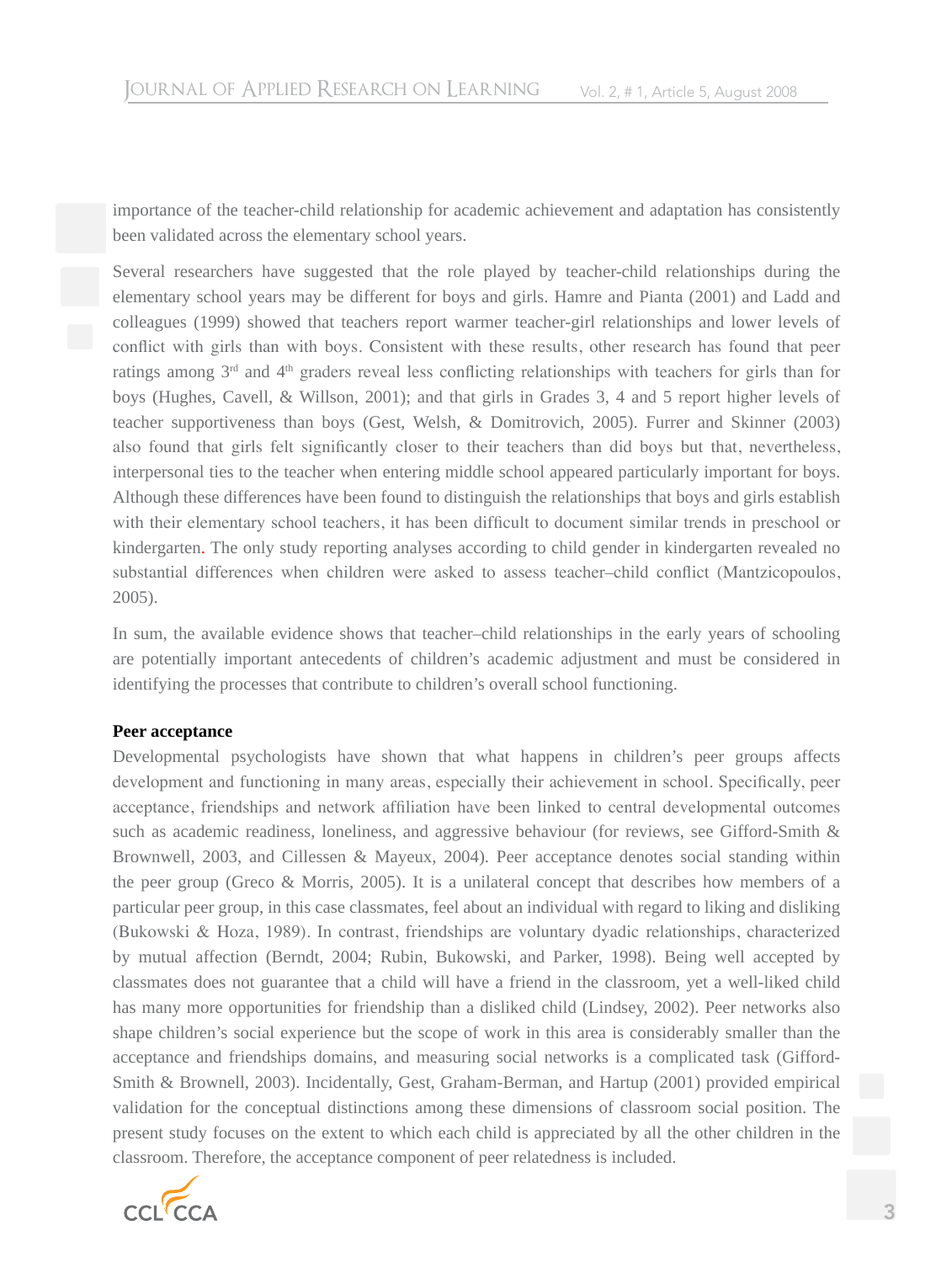Few studies have directly examined peer acceptance as a factor in the process of school adjustment in the early years of schooling. Buhs and Ladd (2001) found that children's peer acceptance in kindergarten predicted changes in classroom engagement that, in turn, predicted later academic and emotional adjustment. The association of peer rejection to children's adjustment was partially mediated through the processes of peer maltreatment and reduced classroom engagement. Academic adjustment was estimated from standardized performance tests. Emotional adjustment focused on loneliness and school avoidance tendencies, assessed through child reports. Consistent findings were reported for 4<sup>th</sup> to 6<sup>th</sup> graders for whom there were lower levels of peer acceptance and poorer academic performance. Students in such circumstances consistently showed lower academic self-concepts (Flook, Repetti, & Ullman, 2005). In this case, peer acceptance was assessed through a teacher reported measure of each child's level of peer acceptance within the classroom. Academic self-concept was assessed with a child reported instrument that tapped children's perceptions of their academic abilities. Interestingly, a recent report from Buhs (2005) reveals that peer acceptance within grade 5 classrooms is not directly associated with change in achievement in two process-oriented models linking peer acceptance and peer treatment to children's self-concept, school engagement, and adjustment. This in part underscores the need for further investigation of the modeling of peer relationship processes linked to school adjustment in the early years of.

Of special interest is the contribution of Wentzel (1999). This study illustrates how young adolescents' peer acceptance can motivate engagement in learning activities. Indeed, there is a growing body of evidence that gives support to the idea that social-motivational processes might develop out of socialization experiences, thereby validating the exploration of how social relatedness may influence motivation at school (see also Wentzel & Watkins, 2002). This line of research suggests that wellaccepted children have more opportunities to benefit from collaborative learning activities and to maintain interest in school. However, much of this research has been conducted with adolescents. Little is thus known about these processes in the early school years. While biological and psychological maturation play an important role, as research on development and learning has shown in many regards, the context of socialization and the developmental salience of peer relations is clearly different for children in primary, middle or high (Sheridan, Buhs, & Warner, 2003). Thus, this study extends previous research by examining peer acceptance among kindergarten children and its links to emerging learning behaviours.

#### **Feelings of relatedness**

Relatedness is a broad concept defined in various manners as belongingness, sense of classroom membership or sense of community (Libbey, 2004). The concept of relatedness complements the group acceptance perspective with information on the child's own sense of acceptance by peers and the child's sense of belongingness to the group (Brownwell & Gifford-Smith, 2003). It reflects the child's desire to be part of the group and the degree to which the child feels successful in his/her efforts to

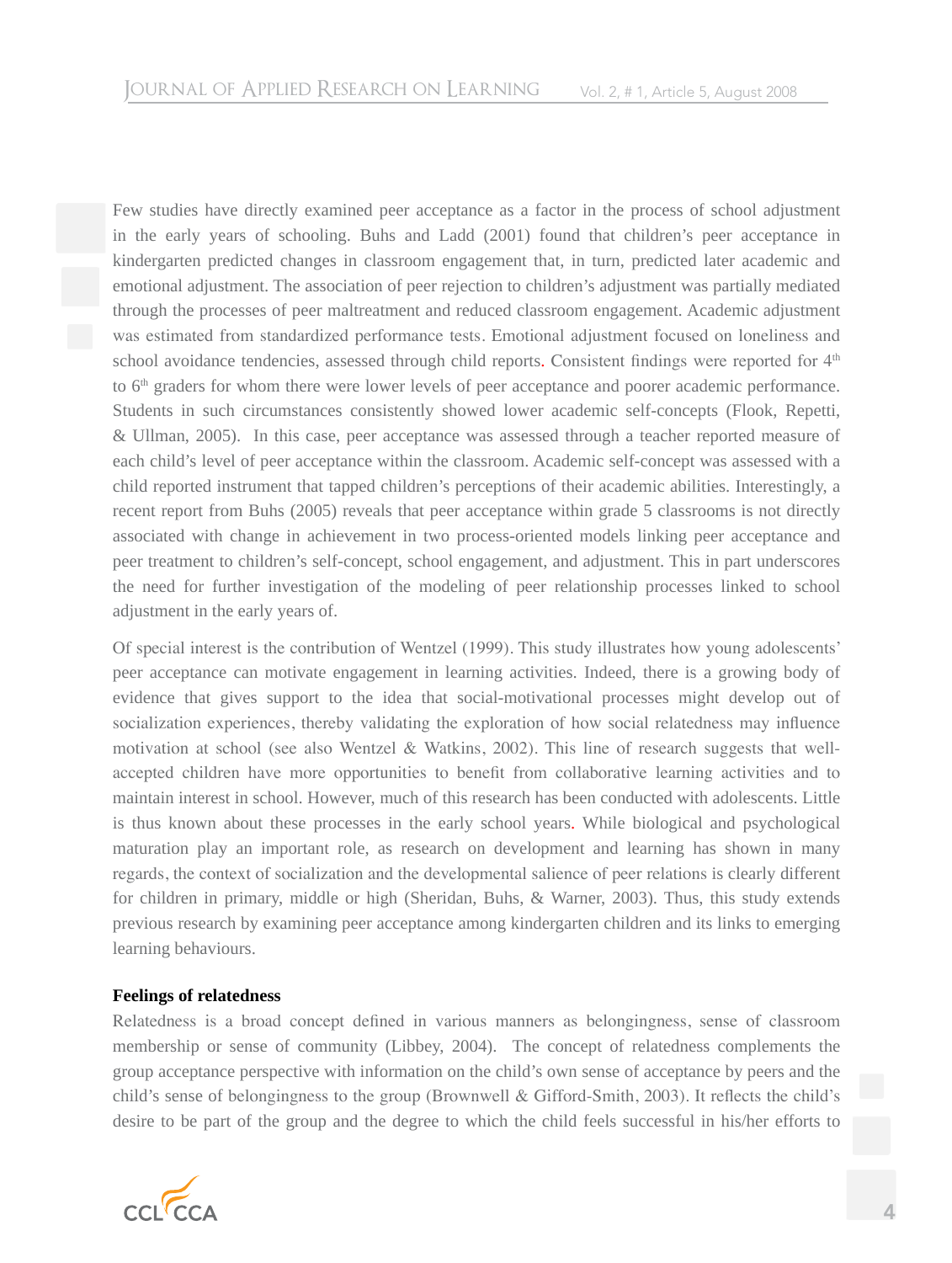belong to his/her group. In an extensive review of the literature, Baumeister and Leary (1995) report that the sense of relatedness affects people's perception of others and leads to positive emotions. In a subsequent review conducted from a motivational perspective, Osterman (2000) further concluded that children who experience a strong sense of relatedness in the classroom also report greater levels of personal resources (for ex., positive attitude toward school, intrinsic motivation) known to be required to successfully overcome academic challenges. Wentzel and Watkins (2002) further underline the adaptive importance of relatedness by suggesting that students'perceptions of their peer relationships are perhaps more meaningful predictors of emotional well-being than actual, observed levels of acceptance.

In kindergarten classrooms, affective factors such as feelings of support and relatedness were found to be especially relevant in the process of school adaptation and the acquisition of academic skills (Ladd, Buhs, & Seid, 2000). To our knowledge, however, no other studies reported on kindergarten children's sentiments about their classroom. This is one of the original contributions of the current study.

# **Classroom engagement and early learning behaviours**

Classroom engagement is a key construct in motivational models. It refers to active, goal-directed, constructive interactions with the social and physical environment (Furrer & Skinner, 2003), and reflects the effort directed toward learning (Marks, 2000). The motivational perspective posits that social relatedness in the classroom contributes to students' academic performance indirectly by way of inner changes or motivational outcomes. The concept of classroom engagement has been operationalized in different ways, depending on which dimension was investigated – affective, academic or behavioral (Klem & Connel, 2004; Norris, Pignal, & Lipps, 2003). Presently, our focus is on the behavioural facet of engagement, that is, participation in the classroom (Fredericks, Blumenfeld, & Paris, 2004).

#### **Participation**

This type of engagement pertains to involvement in learning, positive conduct, and participation in school-related activities. It reflects the level and quality of children's behavioral engagement in the classroom social context and is reported highly predictive of academic achievement (Ladd et al., 2002). Children who are not participating adaptively in the classroom are likely to be disengaged from peer activities, in part because they are not perceived as attractive playmates. They are also likely to spend more time off-task (Ladd et al., 2000; Wentzel, 1991), which entails spending less time exposed to the pedagogical program. In past research, the association between classroom participation and adjustment has been documented primarily for academic outcomes. However, participation is likely to have an impact on children's emotional adjustment as well because participation gives access to social and emotional resources that help prevent loneliness (Buhs & Ladd, 2001).

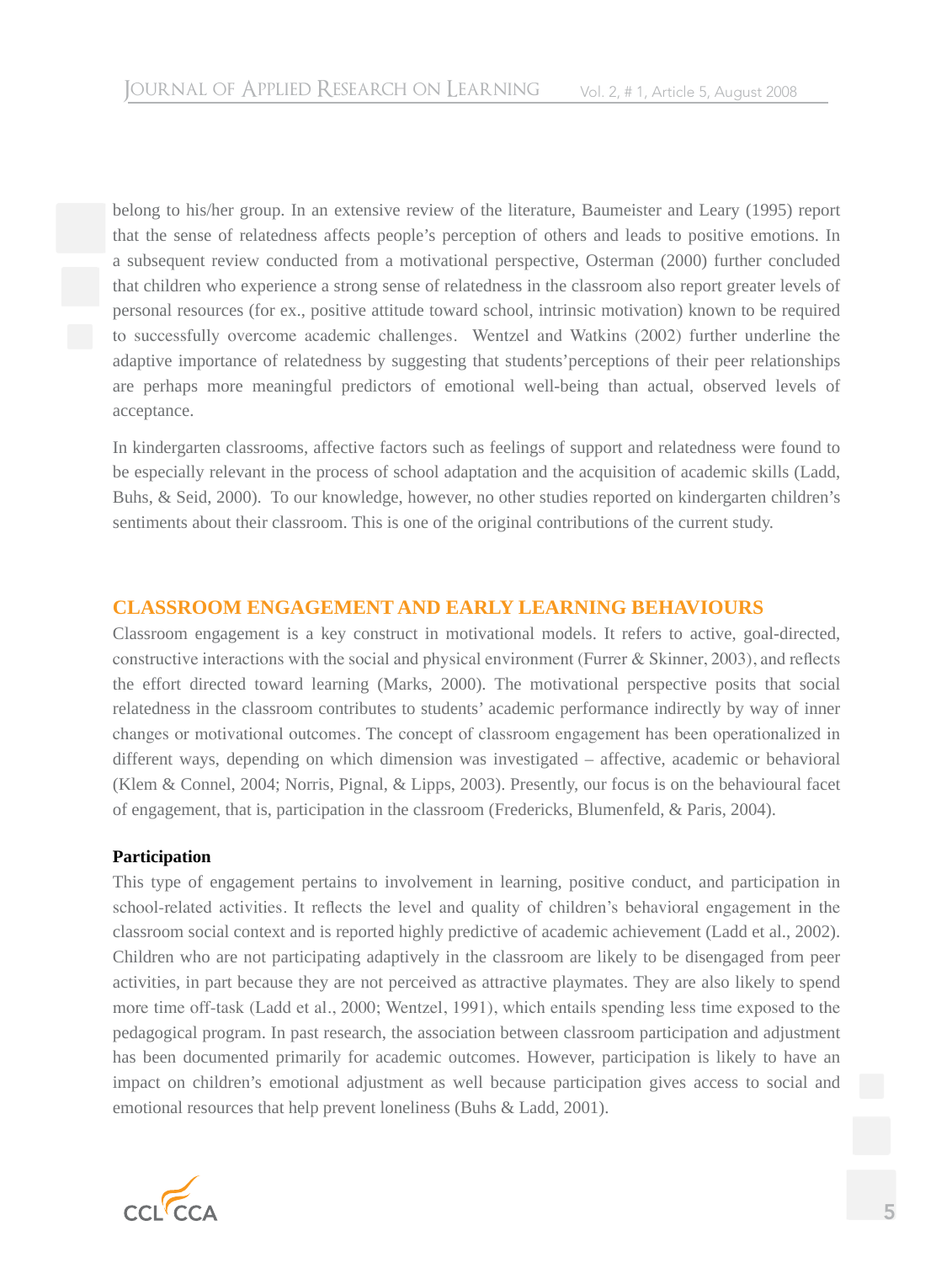According to Finn (1989) there are two possible levels of participation for kindergarten or early school age children. The first level refers to the child's compliance with teacher's demands and programmed activities. The second level focuses on the child's initiatives during class and enthusiasm for class activities. The first participation level was labelled *cooperative participation* and the second *autonomous participation* by Birch and Ladd (1997), who also added a characteristic to the second level, namely the ability to complete learning tasks successfully without help from the teacher.

### **Early learning behaviours**

Children's approaches to learning have been recognized as learning-to-learn skills foundational to school success (McDermott, Leigh, & Perry, 2002). When displayed by preschool children, these critical skills are expected to pave the way to academic achievement in the early elementary grades (Coolahan, Fantuzzo, Mendez, & McDermott, 2000; Fantuzzo, Bulotsky-Shearer, Fusco, & McWayne, 2005). However, the role of participation in this process is not established. It may be argued that school engagement in preschool is a contributor to and an indicator of the emergence of children's learning behaviours. Studies conducted in early elementary grades ascribe an intermediate role (mediating or moderating) to participation and to learning behaviours in the linkage between social relatedness and academic achievement. However, given the learning emergence context of kindergarten, we hypothesized that participation would act as a mediating factor between social relatedness and learning behaviours.

Our study makes a unique contribution to the study of children's socio-relational life by considering three different dimensions of this concept, reported on by three different informants. The current study seeks to address specific issues raised by past research. First, most studies have had the same informant report on key variables (Flook et al., 2005). Second, none of the published work has taken into account multiple indicators of relatedness. Third, this line of research sheds light mostly on the learning process of third-graders and older children, little being known about younger students, boys and girls. Given the developmental perspective relevance, there is a lack of data on young students and particularly on the linkages between different facets of social life in kindergarten and the emergence of learning behaviours. The objective of the present study is to expand our conception of the role that classroom social relatedness may play in early school adjustment processes among boys and girls.

# **METHOD**

#### **Context**

In the province of Quebec, kindergarten classrooms generally include 15 to 20 children for every teacher**.** Children are expected to develop learning-related behaviours—that is, the ability to engage in learning activities with others in the classroom, including flexibility, strategic problem solving, persistence, attitudes toward learning, effectiveness motivation. Thus, teachers are likely to focus on global development and implement exploratory projects and workshops placing the children's own interests at the fore. Teachers' assessments take the form of qualitative feedback on global acquisitions. This is why academic achievement scores could not be included in the present research. In many ways,

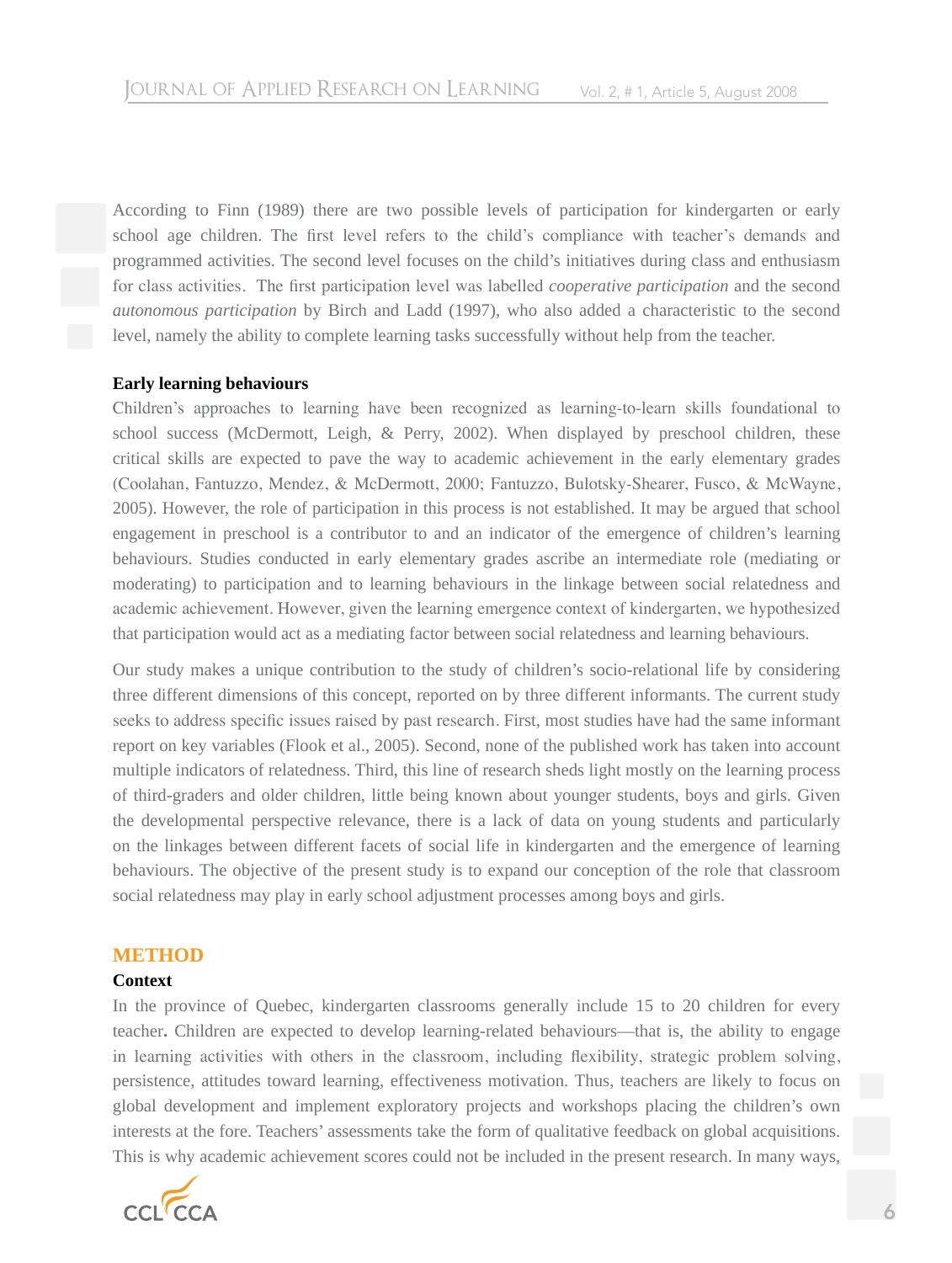abilities and competences targeted by Quebec educational programs for kindergartens are akin to what are described as learning behaviours by American researchers (e.g. Fantuzzo, Perry, & McDermott, 2004; Fantuzzo et al., 2005; McDermott et al., 2002).

#### **Participants**

Participants were 126 French Canadian kindergarten children (68 boys, 58 girls; *M* = 73.8 months; *SD* = 3.8) and eight female teachers from four public schools (mean number of children per classroom: 16). One school was located in a rural area, the other three in a medium-sized urban area with a low- and middle-class population. Children's participation required parental consent. The participation rate was over 98%.

### **Procedure**

This study is part of a larger project where other measures were included. Data were collected from children on two different occasions in order to prevent fatigue when completing the different measures: during the winter months (January to March), and during the last two months of the school year (May and June). We did not expect data to be affected by this scheduling. All child measures were administered individually by trained graduate students and research assistants within classrooms. Folding screens were installed for privacy needs. Teacher questionnaires were completed when children were out in physical-education or art classes, subject matters taught by other teachers.

#### **Measures**

# *Teacher–child relationships*

The *Comfort with Teacher Scale* from the *Teacher Rating Scale of School Adjustment* (TRSSA) was used to assess the quality of the teacher–child relationships. It is made up of five items (e.g., *Is comfortable approaching teacher*) that describes student attitudes toward the teacher as a person. This specific subscale within the TRSSA was used in the early years of the Pathways Project and later left out (see Ladd, 2003, for a project overview). Items were rated by teachers on a 3-point scale  $(0 =$ doesn't apply,  $1 =$  applies sometimes,  $2 =$  certainly applies). The alpha for our sample was .64. Ratings were averaged to obtain a score for each child.

# *Peer acceptance*

Peer acceptance within the classroom was assessed through a sociometric procedure adapted from Asher, Singleton, Tinsley, and Hymel (1979). Four months after school entry, children were provided with training on how to use a liking scale for rating each classmate. This was done by teaching the children to sort pictures of familiar foods in piles according to whether they like the food *a lot* (indicated by a very happy face and assigned a rating of 4), *quite a lot* (indicated by a smiling face and assigned a rating of 3), *indifferent or unconcerned* (indicated by a neutral face and assigned a rating of 2), and *not at all* indicated by a frowning face and assigned a rating of 1). Then, each participating child was given

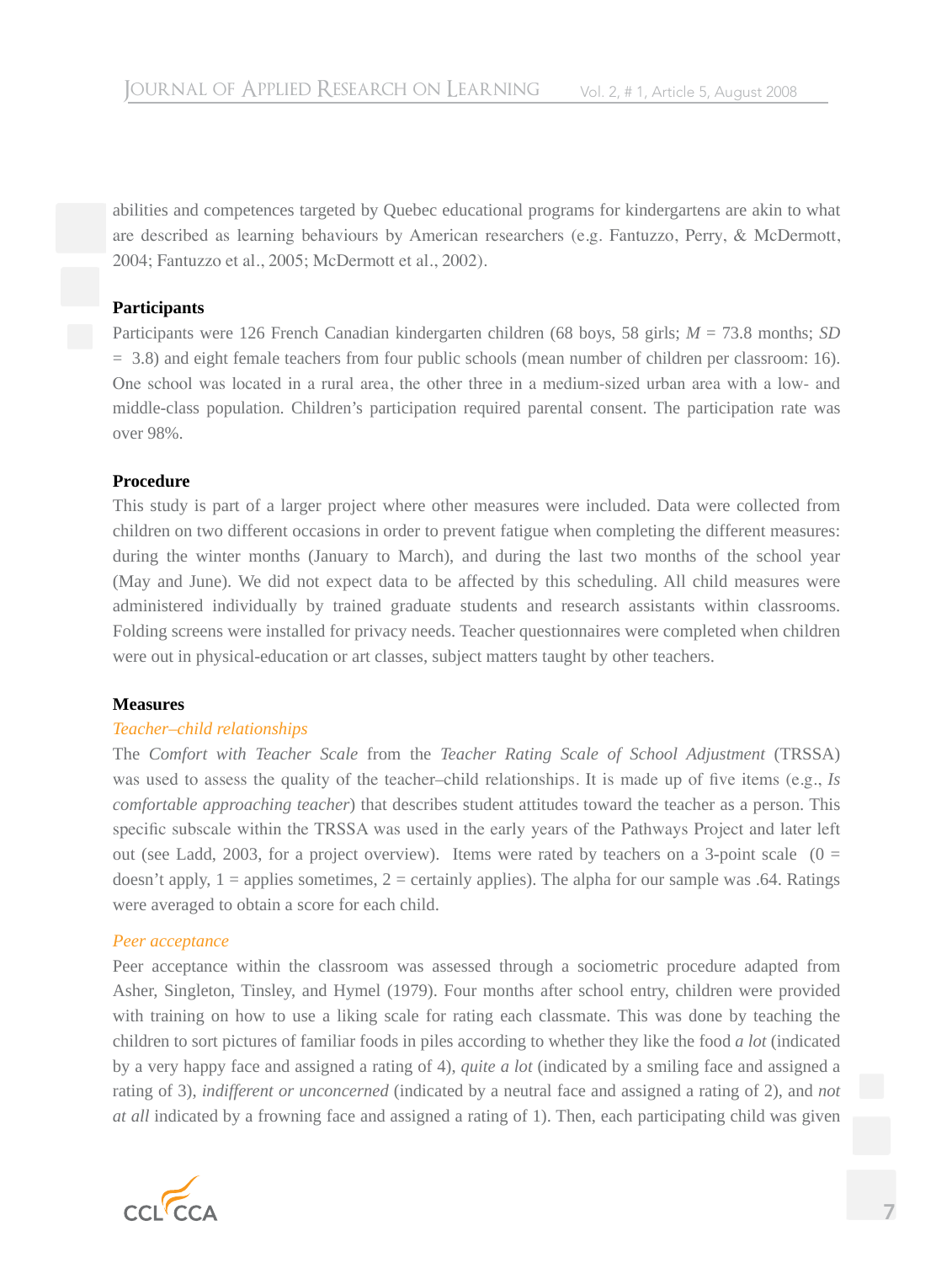a stack of photographs, like a card deck, and asked to place each photograph in the appropriate pile in responding to the question: How much do you like the child you see on each picture? When the child was finished with the card deck he/she was asked to join other workshops in the classroom.

Scores were computed by summing the scores each child received from all classmates and standardized according to each class size. High scores denote peer acceptance and low scores reflect peer rejection. Scores in this scale have been shown to have good reliability ( $r = .81$ , Asher et al., 1979). Ratings across gender groups were used so as to take into account all ratings for each child.

### *Feelings of relatedness*

Children's perceptions of the emotional quality of their relationships with peers were assessed by the *Emotional Quality Scale of the Relatedness Questionnaire* designed by Lynch and Cicchetti (1997) who reported alphas ranging from .67 to .83 with children from grades 2 through 8. This scale of 11 items assesses children's feelings of specific emotions when they are with their classmates**.** In the present research, children were individually interviewed by research assistants and were reminded to give their answers in relation to their classmates. They were asked to *tell* how true each assertion was (e.g. "When I'm with my classmates I feel safe") by pointing to the bar chart placed in front of them  $(1=$  not at all;  $4$  = very much). The alpha for our sample was .66. To our knowledge, this measure has not been used with kindergarteners yet. Lynch and Cicchetti's procedures were based on a collective administration of the scale. Given the young age of our sample, individual interviews were required. Students seemed very comfortable with the scale assertions since they referred to feelings similar to what they usually explore in kindergarten.

#### *Classroom participation*

Teachers completed the Cooperative (six items) and Autonomous Participation (three items) subscales from the *Teacher Rating Scale of School Adjustment* (TRSSA, Birch & Ladd, 1997; Ladd, Kochenderfer, & Coleman, 1996). Items were scored on a 3-point rating scale  $(0 =$  doesn't apply,  $1 =$ applies sometimes, 2 = certainly applies). Alpha values revealed good internal consistency (Cooperative Participation alpha = .85, Autonomous Participation alpha = .86, this sample). Since the subscale scores were highly correlated, *r*(224) = .70, they were summed to form a composite score termed *classroom participation* as in Ladd et al., (1999).

# *Early learning behaviours*

The *Preschool Learning Behaviors Scale* (PLBS; McDermott et al., 2002) was used to assess children's learning behaviours. The PLBS is a 29-item teacher report designed to assess three dimensions: competence motivation, attention/persistence and attitude toward learning. Each item describes a learning-related behaviour that occurs during classroom activities and that teachers can easily observe. Alphas from this sample (.89, .92 and .85, respectively) are slightly stronger than those from the normative sample (.85, .83 and .75). The PLBS has been validated for use with a Head Start population (Fantuzzo et al., 2005).

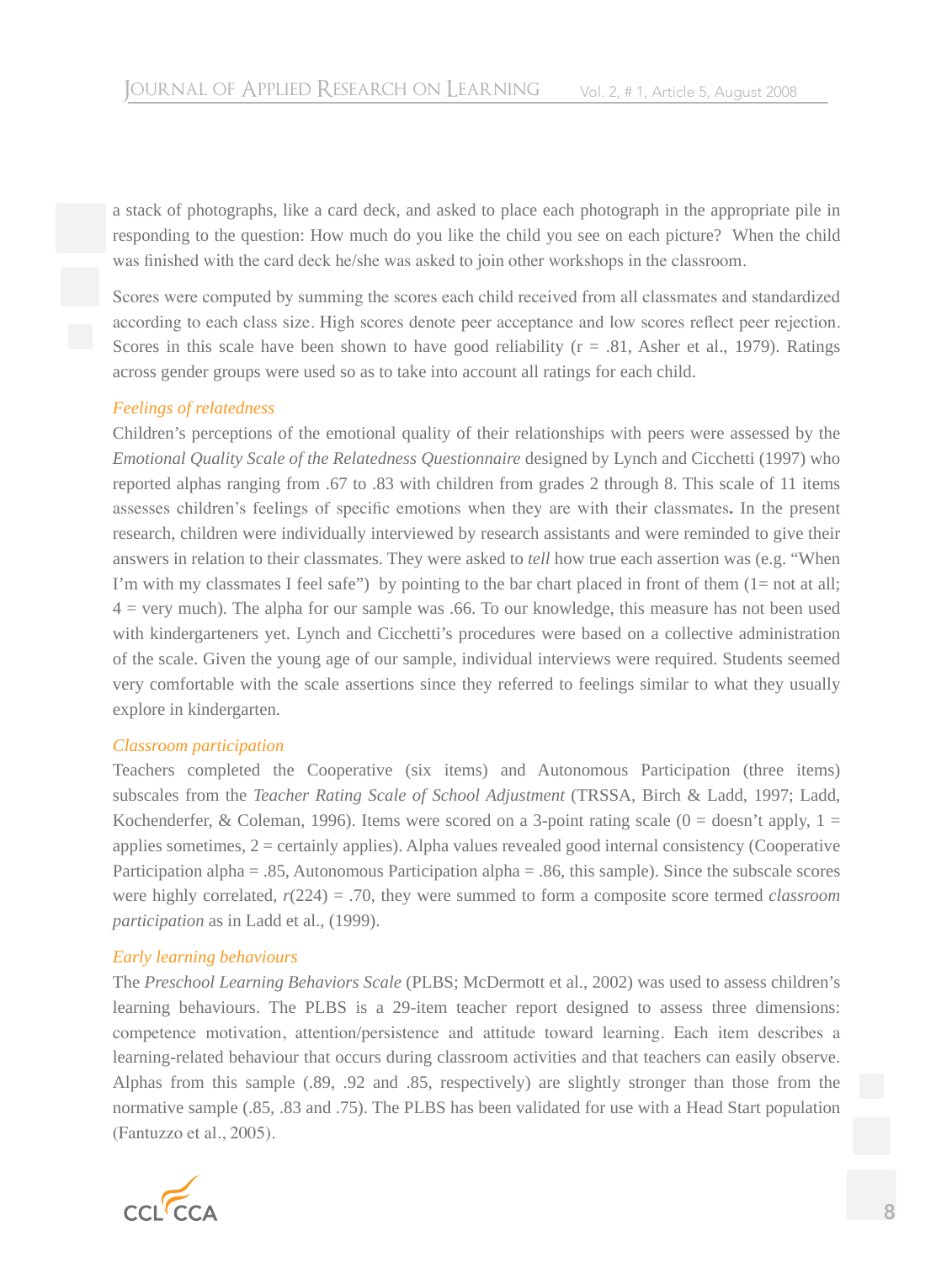The *Competence Motivation Scale* reflects children's approach to learning-related activities and includes items such as "Says task is too hard without making much effort to attempt it." *The Attention/ Persistence Scale* assesses children's skills in focusing and maintaining attention. It includes items such as "Tries hard but concentration soon fades and performance deteriorates." The *Attitude toward Learning Scale* focuses on children's propensity to cooperate, accept help, and express hostility when frustrated. Items such as "Is willing to be helped" are included. The teacher is required to indicate whether items *most often applies* (2), *sometimes applies* (1), or *doesn't apply* (0) to describe the child's behaviour over the past two months.

# **RESULTS**

Bivariate correlations were calculated to assess multicolinearity and to determine whether relations among the predictors, mediator, and criteria conformed to expectations. Low to moderate correlations were found among the predictors (see table 1). Moderate correlations were found between mediator and criteria variables. Thus, measures appeared to tap different aspects of children's relatedness and behaviour.

### **Table 1**

*Predictor and Outcome Measures: Means (Standard Deviation) and Intercorrelations*

| <b>Measures</b>               | <b>Means</b>  | T-C<br>relation-<br>ships <sup>1</sup> | Peer<br>acceptance | <b>Feelings</b><br>of rel. <sup>2</sup> | Class.<br>part. <sup>3</sup><br>(global) | Comp.<br>motivation <sup>4</sup> | Att./<br>Persist. <sup>5</sup> | Attit.<br>learning <sup>6</sup> |
|-------------------------------|---------------|----------------------------------------|--------------------|-----------------------------------------|------------------------------------------|----------------------------------|--------------------------------|---------------------------------|
| Social Relatedness            |               |                                        |                    |                                         |                                          |                                  |                                |                                 |
| T-C<br>relationships          | 6.76(2.17)    |                                        | $.19*$             | $.24**$                                 | $.47**$                                  | $.26***$                         | .10                            | $.29**$                         |
| Peer<br>acceptance            | $1.49$ (.99)  |                                        |                    | $.22*$                                  | $.41***$                                 | $.34**$                          | $.31***$                       | $.22*$                          |
| Feelings of<br>rel.           | 36.54(5.45)   |                                        |                    |                                         | $.23*$                                   | $.20*$                           | $.21*$                         | .04                             |
| Class. part.<br>(global)      | 18.82 (4.91)  |                                        |                    |                                         |                                          | $.68**$                          | $.55***$                       | $.57**$                         |
| Learning<br><b>Behaviours</b> |               |                                        |                    |                                         |                                          |                                  |                                |                                 |
| Comp./<br>motivation          | 18.65 (4.49)  |                                        |                    |                                         |                                          |                                  | $.66***$                       | $.65**$                         |
| Att./Persist.                 | 10.72 (2.09)  |                                        |                    |                                         |                                          |                                  |                                | .16                             |
| Attit.<br>learning            | 12.73 (2.36)  |                                        |                    |                                         |                                          |                                  |                                |                                 |
| Global                        | 46.02 (10.26) |                                        |                    |                                         |                                          |                                  |                                |                                 |

\*p<.05. \*\*p<.01. 1 T-C: Teacher-child

<sup>2</sup> Feelings of rel.: Feelings of relatedness

3 Class. Part.: Classroom participation

4 Comp. motivation: Competence/motivation

5 Att./Persist.: Attention/Persistence

6 Attit. learning: Attitudes toward learning

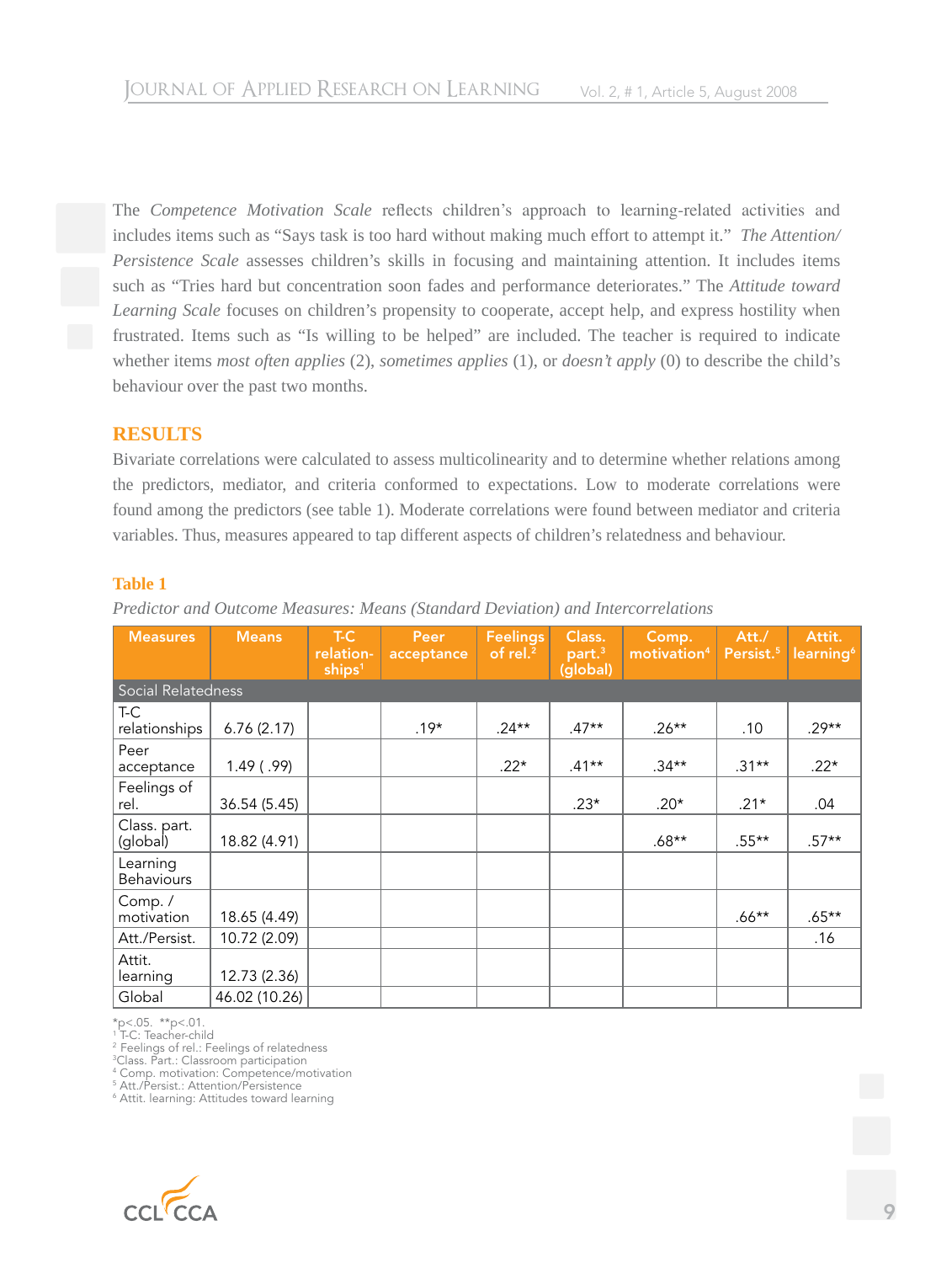Three models were tested, with each social relatedness measure standing as a predictor variable. As mentioned earlier, peer acceptance was assessed across gender since our focus was on social resources in the classroom as a whole. Mediation models were tested for girls and boys, respectively, in an attempt to uncover process differences. Empirical support for mediation required four steps (Baron & Kenny, 1986): (1) social relatedness as a predictor of classroom participation, (2) social relatedness as a predictor of learning behaviours, (3) classroom participation as a predictor of learning behaviours, and (4) once classroom participation was added to the equation, the prediction between social relatedness and learning behaviours was to be no longer significant. Simple regressions were used to test Step 1, Step 2, and Step 3, given that social relatedness, classroom participation, and learning behaviours scores were based on continuous scales. Step 4 involved hierarchical regression analyses in which a predictor variable was entered first and classroom participation was entered second.

Figure 1 depicts the results from these analyses involving teacher-child relationships. For Step 1, regression results indicate that boys and girls who are more comfortable interacting with teachers have higher classroom participation,  $R^2$ boys = .12,  $p = .004$ ;  $R^2$ girls = .34,  $p = .000$ . However, teacher-child relationships only affected learning behaviours for girls (Step 2),  $R^2$ boys = .03,  $p = .196$ ;  $R^2$ girls = .15,  $p = 0.002$ . Thus, in this model, the mediating effect of classroom participation for boys was ruled out. For Step 3, results showed that boys and girls who have higher participation rate are more likely to show learning behaviours,  $R^2$ boys = .61,  $p = .001$ ;  $R^2$ girls = .46,  $p = .000$ . Finally, hierarchical regression analyses were worth considering for girls only (Step 4), since simple regression results for boys did not meet the requirements. The previously significant  $R<sup>2</sup>$  value for teacher-child relationships among girls remained highly significant when predicting learning behaviours, as did the *R2* value for girls' classroom participation. Because the *R2* for teacher-child relationships among girls did not drop significantly, and because requirements were not met for boys at step 2, it can be concluded that classroom participation does not mediate the relation between teacher-child relationships and learning behaviours.

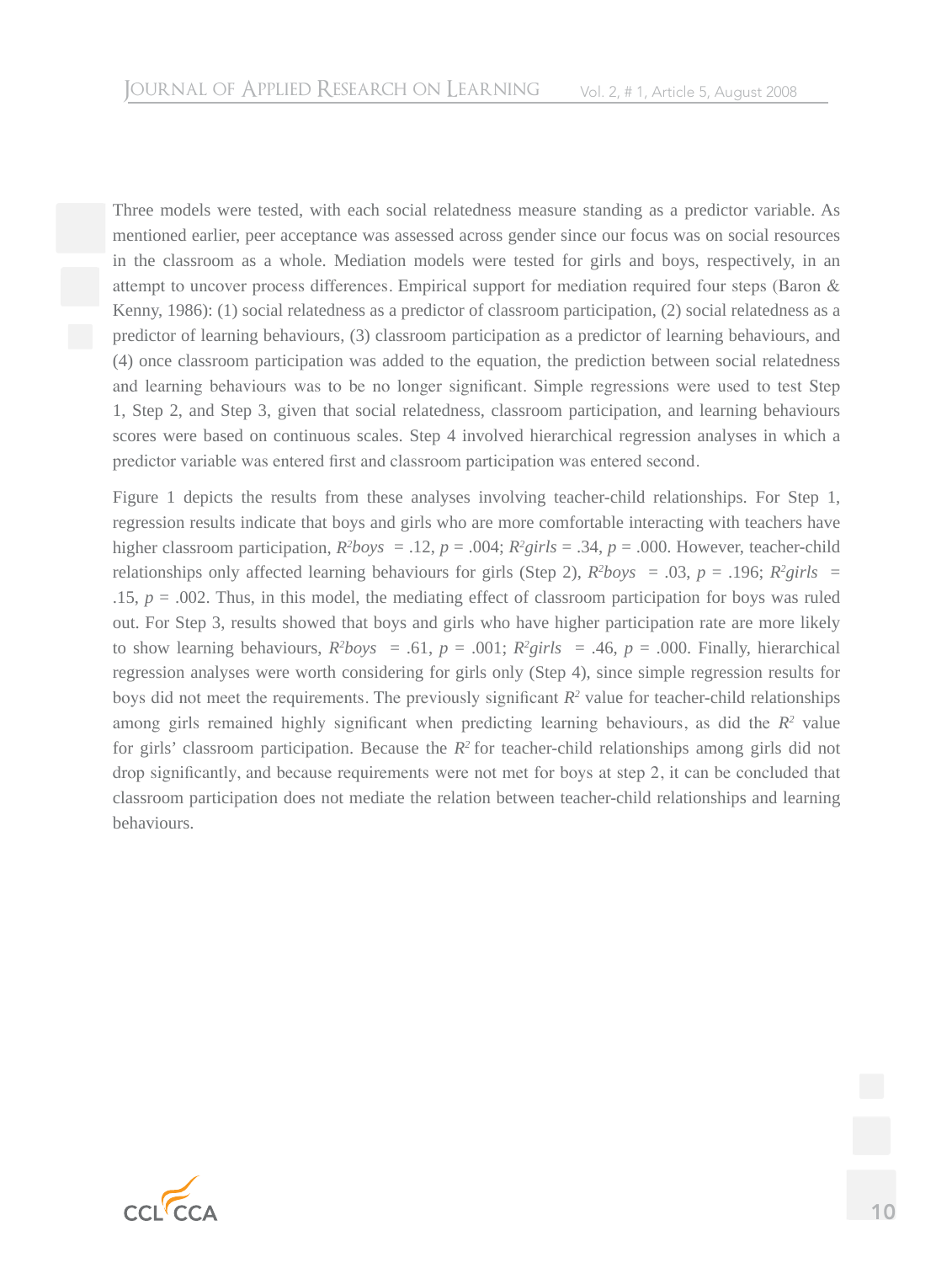# **Figure 1.**

*Mediational model linking teacher-child relationships, classroom participation, and learning behaviours*



Figure 2 presents the mediation model relating to peer acceptance. It shows that boys and girls with more peer acceptance tended to have higher classroom participation,  $R^2$ boys = .12,  $p = .004$ ;  $R^2$ girls  $= .20$ ,  $p = .000$ . It also shows that boys and girls with more peer acceptance tended to display more learning behaviours,  $R^2$ boys = .11,  $p = .002$ ;  $R^2$ girls = .14,  $p = .004$ . For Step 3, results were the same as in figure 1: boys and girls who had higher participation rate were more likely to show learning behaviours. Step 4 analyses showed that  $R^2$  values for boy and girl peer acceptance remained significant even after entering the hypothetical mediator. Thus, it was concluded that classroom participation does not mediate the relation between peer acceptance and learning behaviours.

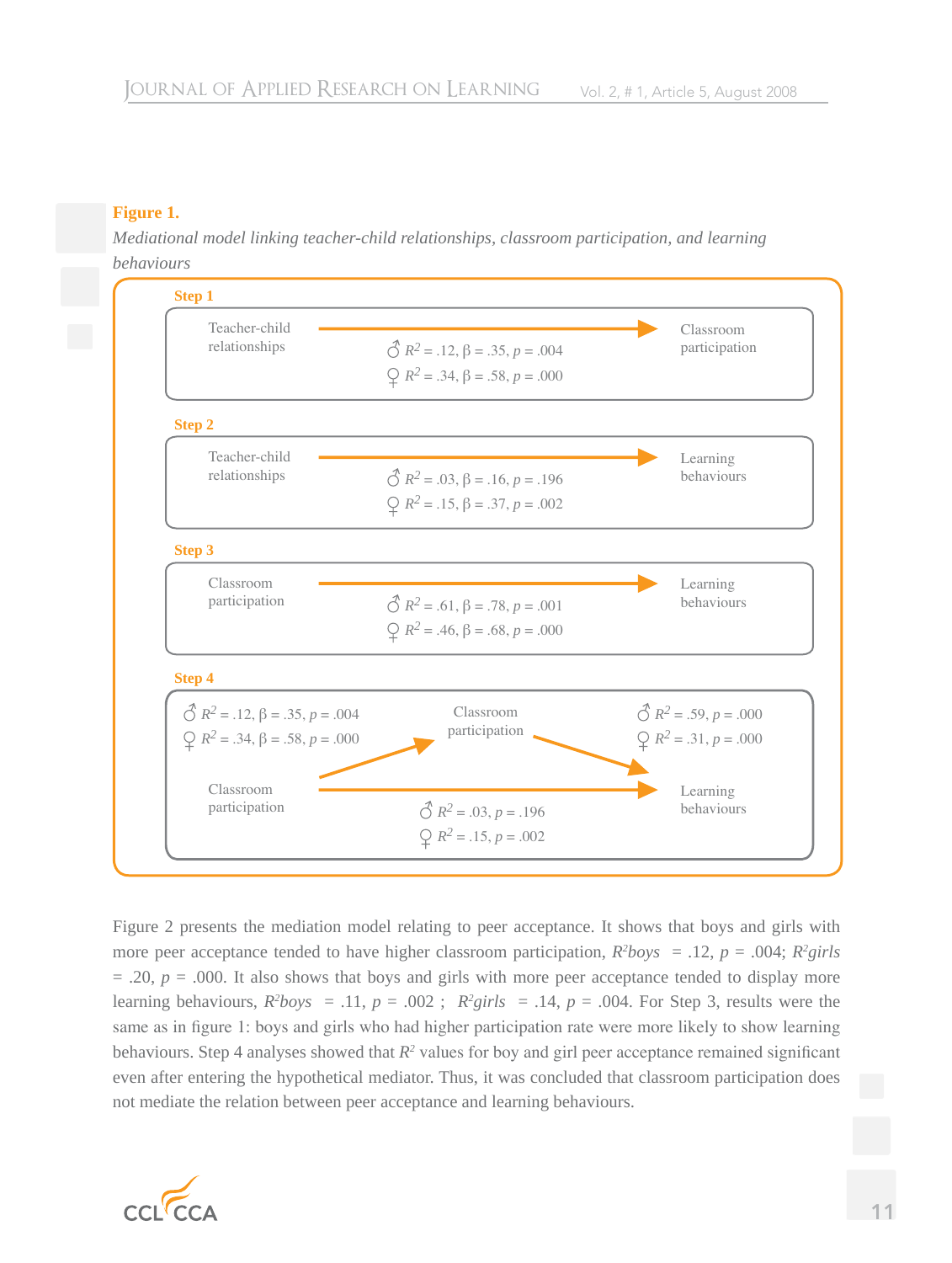# **Figure 2.**

*Mediational model linking peer acceptance, classroom participation, and learning behaviours*

| Peer                                                      |                                                        | Classroom                           |
|-----------------------------------------------------------|--------------------------------------------------------|-------------------------------------|
| acceptance                                                | $\hat{\circ}$ $R^2 = .12$ , $\beta = .35$ , $p = .004$ | participation                       |
|                                                           | $\mathcal{Q}$ $R^2$ = .20, $\beta$ = .45, $p$ = .000   |                                     |
| <b>Step 2</b>                                             |                                                        |                                     |
| Peer                                                      |                                                        | Learning                            |
| acceptance                                                | $\hat{\circ}$ $R^2 = .11$ , $\beta = .33$ , $p = .002$ | behaviours                          |
|                                                           | $\mathcal{Q}$ $R^2 = .14$ , $\beta = .37$ , $p = .004$ |                                     |
| <b>Step 3</b>                                             |                                                        |                                     |
| Classroom                                                 |                                                        | Learning                            |
| participation                                             | $\hat{\circ}$ $R^2 = .61$ , $\beta = .78$ , $p = .000$ | behaviours                          |
|                                                           | $\mathcal{Q}$ $R^2$ = .46, $\beta$ = .68, $p$ = .001   |                                     |
| <b>Step 4</b>                                             |                                                        |                                     |
| $\hat{\bigcirc}$ $R^2 = .12$ , $\beta = .35$ , $p = .004$ | Classroom                                              | $\mathcal{O}$ $R^2 = .50, p = .000$ |
| $\mathcal{Q}$ $R^2$ = .20, $\beta$ = .45, $p = .000$      | participation                                          | $\mathcal{Q}$ $R^2 = .33, p = .000$ |
| Peer                                                      |                                                        | Learning                            |
| acceptance                                                | $\mathcal{O}$ $R^2 = .11, p = .007$                    | behaviours                          |
|                                                           | $Q$ $R^2 = .14, p = .004$                              |                                     |

A third mediation model was tested with feelings of relatedness as a predictor. As can be seen in Figure 3, boys' feelings of relatedness were not linked to classroom participation or learning behaviours, cancelling the mediation hypothesis. However, the first three steps were positively crossed for girls. The fourth step reveals that the previous  $R^2$  value for girls' feelings of relatedness dropped to a nonsignificant level, whereas the  $R^2$  value for girls' classroom participation remained highly significant. Since the  $R<sup>2</sup>$  did not drop to a zero value, the conclusion of a partial mediation effect of classroom participation for girls applies.

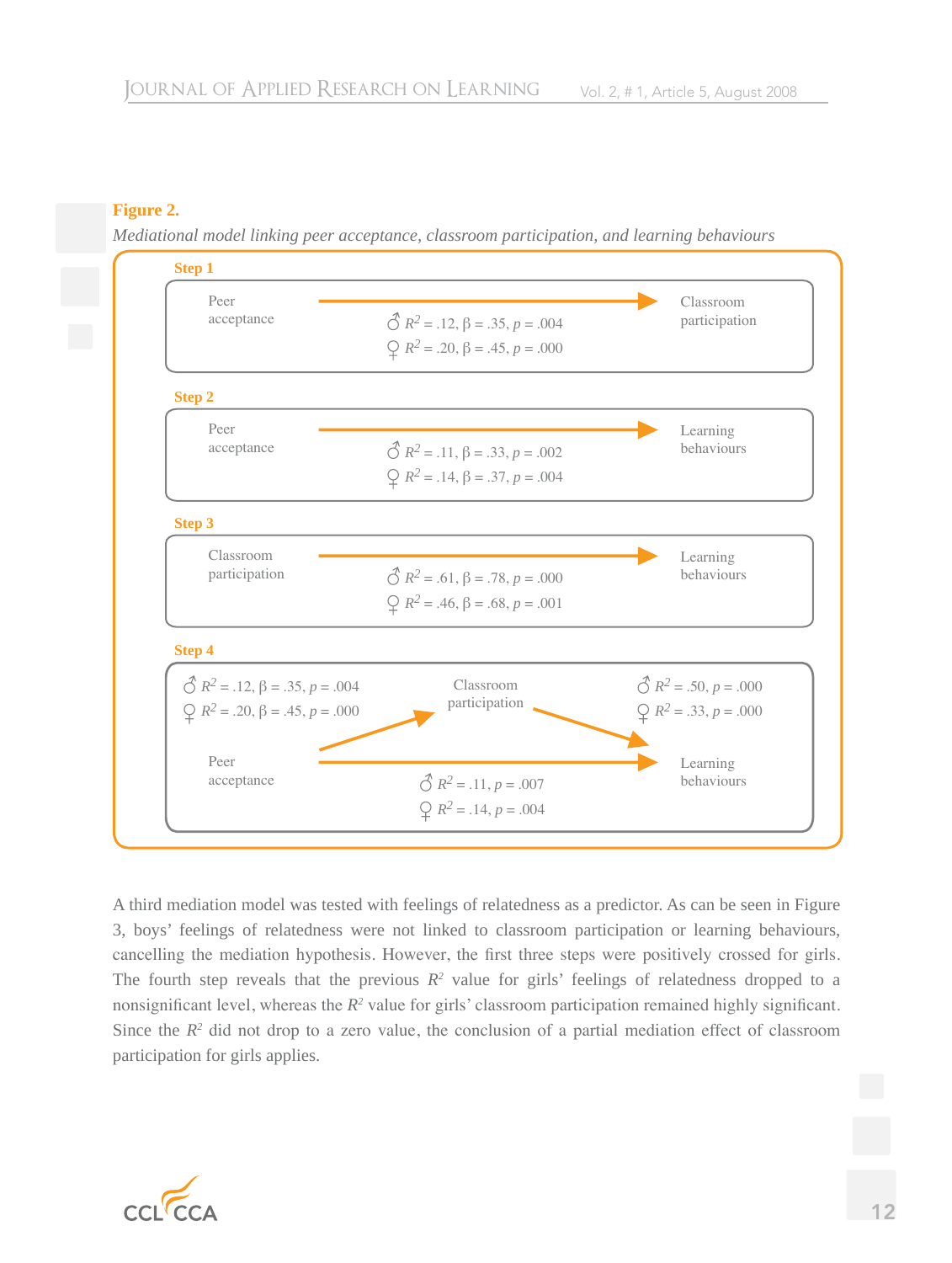# **Figure 3.**

*Mediational model linking feelings of relatedness, classroom participation, and learning behaviours.*



# **DISCUSSION**

The primary focus of this study was to examine linkages between social relatedness, classroom participation and learning behaviours. Broadly speaking, social relatedness was found to be strongly linked to classroom participation which, in turn, was related to learning behaviours. However, the data did not support the mediating role of participation in the association between social relatedness and learning behaviors.

# **The mediating role of participation**

No support was found for the mediation model with teacher-child relationships as predictor. In short,

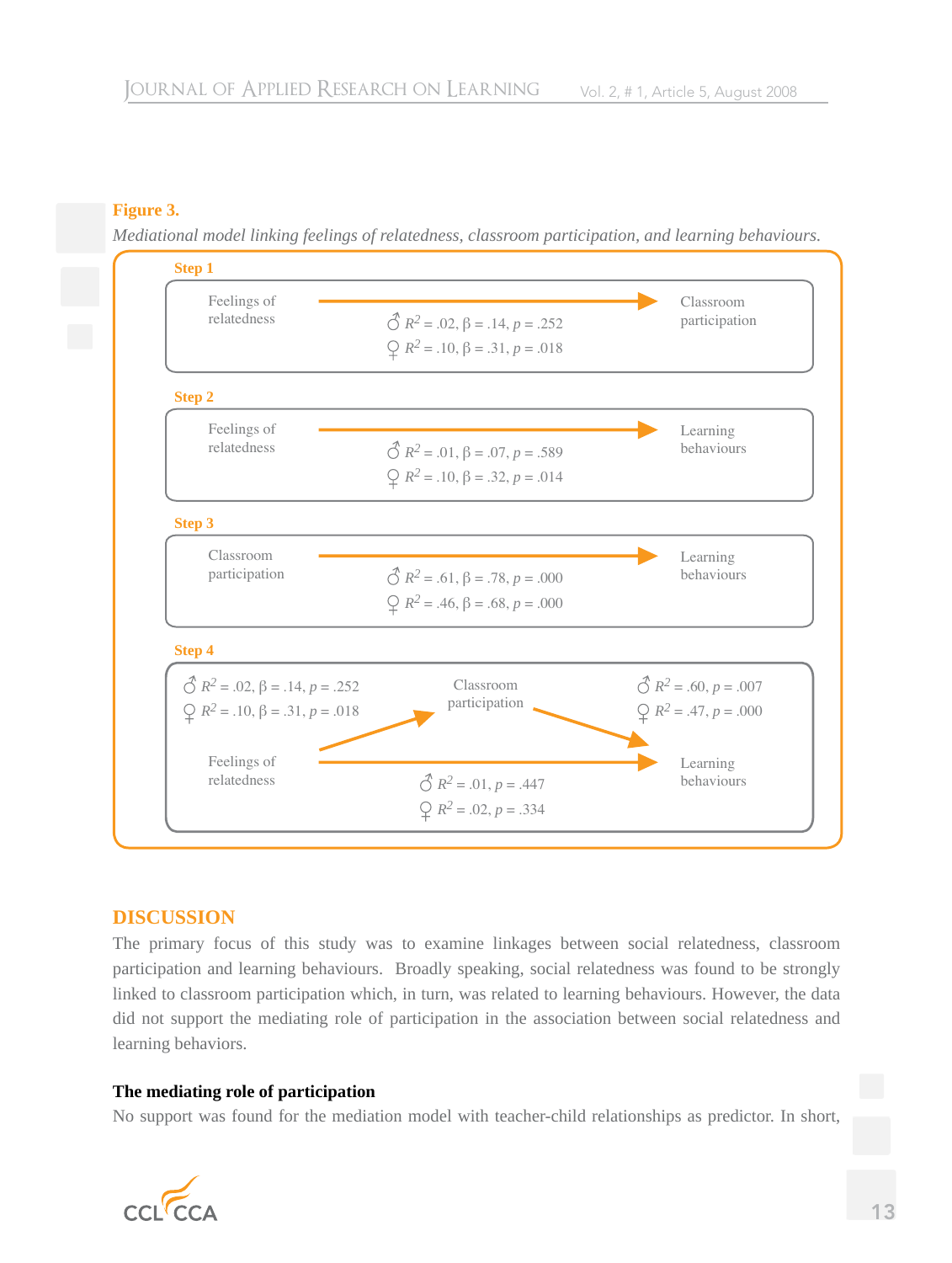teacher-child relationships were related to classroom participation which, in turn, strongly predicted learning behaviours; yet, boys' relationships with teachers were not associated with learning behaviours. These findings are consistent with previous research documenting the relative influence of teacherchild relationships on participation in kindergarten (Ladd & Burgess, 2001), but appear inconsistent with studies that underscore the importance of teacher-child relationships for the emergence of learning behaviours (Birch & Ladd, 1997; Hamre & Pianta, 2005). Our findings suggest, that with respect to the acquisition of learning behaviours, relationships with teachers are less important for boys than for girls. This is somewhat contrary to the observations made by Furrer and Skinner (2003) for middle school. One point, however, is noteworthy. The three variables reported by Furrer and Skinner were assessed by the same informant. Teachers in our sample, all female, may have assessed boys differently. More observation and longitudinal studies are needed to understand further how teachers' perceptions of their relationships with boys and girls evolve during the first years of schooling, and how they process behaviour assessment tasks implying young boys and girls.

No support was found for the mediation model with peer acceptance as a predictor. However, strong associations between peer acceptance and classroom participation and between peer acceptance and learning behaviours are worth noting for boys and girls. Well-accepted boys and girls received high teacher ratings for displaying participation and learning behaviours in the classroom. Because of the cross-sectional nature of this research, directions for causality cannot be inferred. It is likely, however, that peer acceptance influences classroom behaviours and approaches to learning through the collaborative learning opportunities and sense of well-being that peer acceptance provides. In this, our findings support the contention that peers can provide contexts that are favourable to the development of academic enablers (Wentzel & Watkins, 2002). Also, they are consistent with Buhs and Ladd's (2001) previous work with kindergarten children. The current findings add further weight to the empirical evidence underlying the key role of peer acceptance in classroom contexts. They clearly suggest that kindergarten children may be well-served by teachers who actively promote peer acceptance within their classroom. The high rate of participation in the classroom (98%) confers reliability to these findings.

Prerequisite conditions and final regression analysis requirements for mediation were satisfied for girls only in the third model (Figure 3). In short, girls who reported having positive feelings when in their group were likely to exhibit more effective learning behaviours. However, the strength of the prediction of feelings of relatedness did not drop to zero: thus, participation only partly explained the link between feelings of relatedness and learning behaviours (Baron & Kenny, 1986). No support for this mediation model emerged for boys. Surprisingly, boys' feelings of relatedness did not predict participation or learning behaviours. These findings are somewhat at odds with Ladd et al. (2000), who found feelings of support and relatedness to be particularly relevant to the process of kindergarteners' school adaptation. They rather suggest that boys' feelings of well-being within the classroom do not affect their approaches to learning.

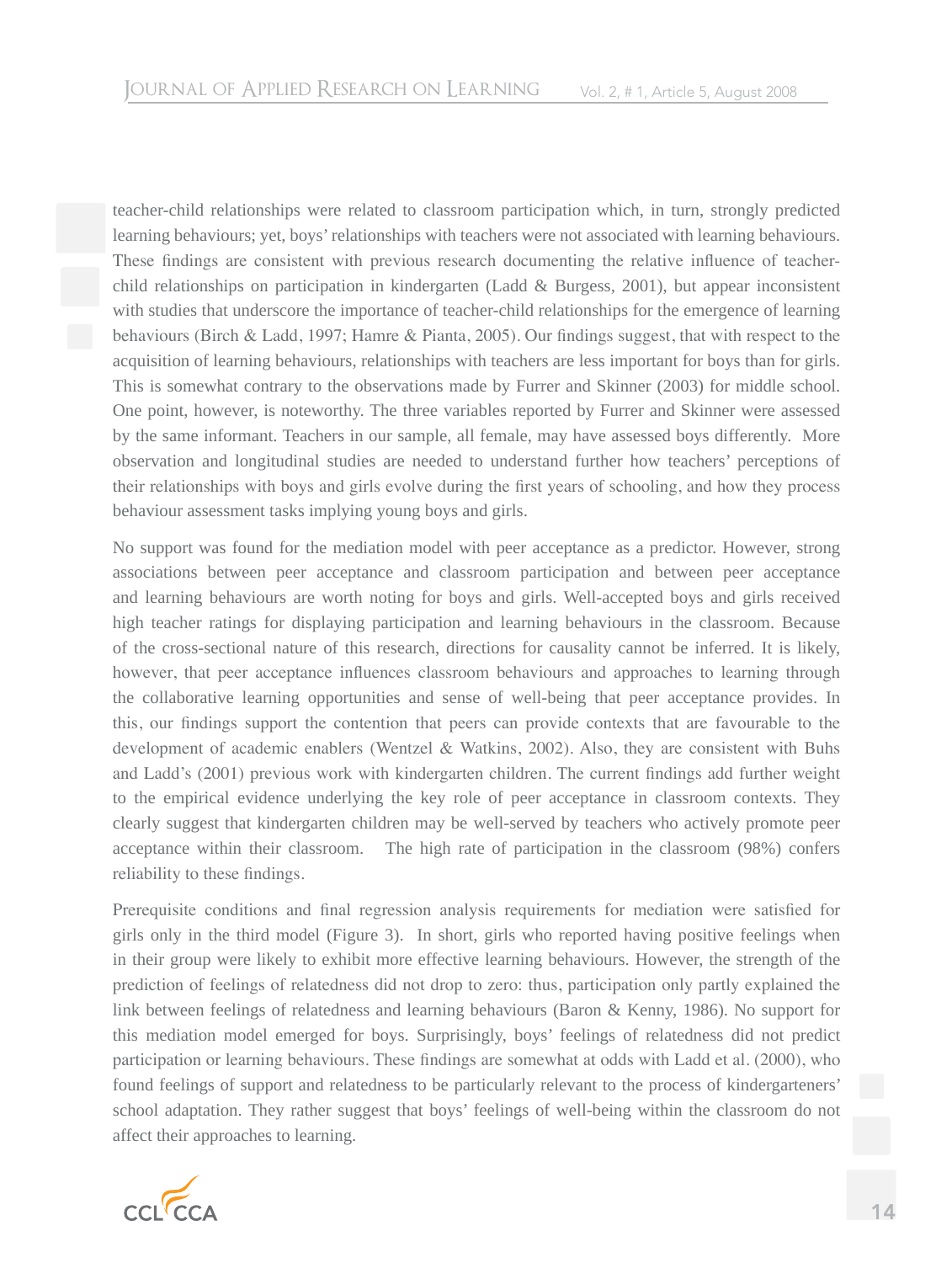In sum, the mediating role of participation was not supported by any of the three models. However, relatedness indicators were found to be good predictors of participation and learning behaviours. We suggest that classroom participation may be viewed as a learning behaviour component, at least at the kindergarten level, since academic performance is posed by the kindergarten educational program as a secondary concern. When assessing participation and learning behaviours, teachers are in fact asked to consider how children act in school-related activities. Our results, in short, suggest that participation is a learning prerequisite.

#### **Gender differences**

The present findings point to the need for taking into consideration children's gender when addressing the impact of social relatedness on school adjustment. Although the data did not strongly support the mediation models proposed, social relatedness appears to have a greater incidence on girls' emergence of learning behaviours than on boys'. It may be the case that comfort with one's teacher and feelings regarding the classroom context are relatively less important for boys and, consequently, do not impact their attitudes toward learning activities in kindergarten. It may be the case that sensitivity regarding relationships with teachers is less developed in 4- to 6-year-old boys. In contrast, girls' preferences for intimacy and close relationships, which have been largely documented in previous work (Greco & Morris, 2005), and may account for their greater relational sensitivity. Furthermore, the fact that all teachers were female in this sample must be acknowledged as a potential influence on different patterns of school adjustment in boys and girls. It may be easier for young girls to identify and relate with female teachers than it is for boys. Longitudinal study is needed to address this issue both from a developmental and educational perspective.

Peer acceptance appears to play an important role in school adjustment for boys and girls. Peer acceptance is tied to overt manifestations of attraction and repulsion and determines in many ways whether a child may or may not join a specific activity at a particular moment. Thus, these overt signals are likely to be easily read. We suggest that peer acceptance signals play a similar role for boys and girls regarding the emergence of approaches to learning in kindergarten.

#### **Implications for practice**

Our findings highlight the need for teachers to be aware of the role that children's social relatedness to peers play in academic functioning. In the role of skills and knowledge builders, teachers can implement effective practices that promote positive relationships among peers (Gettinger, 2003). For example, they can support withdrawn and neglected children in developing and showing interest in their peers. They can offer opportunities for children to participate in a variety of classroom activities as a precursor to finding suitable playmates and forming friendships. Group-oriented activities undoubtedly respond better to this need than traditional teacher-centered strategies. Specifically, giving free choice time to play together, verbally encouraging play between children, providing suggestions to solve problems between children, are among efficient strategies that encourage positive relationships in

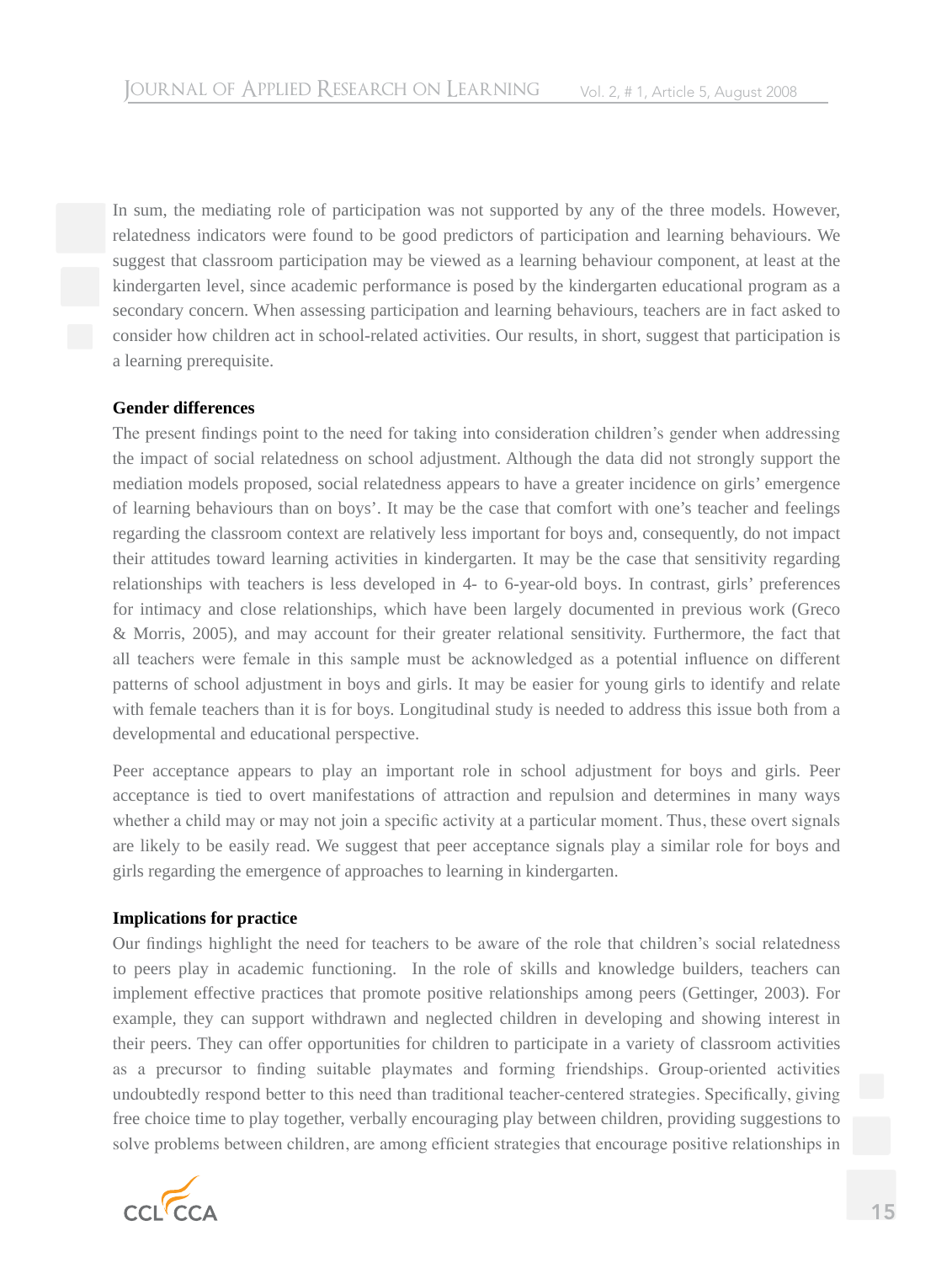the classroom (Buysse, Goldman, & Skinner, 2003). The learning context typical of kindergarten, with its reduced emphasis on academic achievement as compared to elementary grades, offers significant opportunities to respond to relatedness needs and prevent social rejection. Given the gender differences shown in this investigation, we suggest that instructional approaches that provide the opportunity to strengthen peer relationships might be different for boys and girls. For example, it may be occasionally relevant to let children choose whether they work in pairs, small, or medium-sized teams. Earlier research has shown that boys may feel more at ease in groups than girls who are likely to prefer oneto-one interactions (see Underwood, 2004). It may thus be worthwhile for teachers to give children the freedom to form small or medium-sized teams in order to create supportive conditions for relationships formation and learning behaviour. It is our contention that pedagogical differentiation needs to be further investigated regarding teachers' socialization practices. Besides promoting social acceptance within classroom, teachers can also play a key role in identifying early signs of peer problems and giving support to children who are having relationships difficulties.

Our findings also call for designing interventions that facilitate positive relationships between teacher and peers, and positive feelings in the natural environment of the classroom. Benefits in terms of increased psychological well-being must be addressed through various indicators, so as to encompass young boys and girls interests and experiences. Also, it would be useful to collect longitudinal data on various indicators of social relatedness in association to school adjustment. It may be the case that relationships with teachers and feelings of relatedness affect the course of boys' adjustment and achievement in later grades, and only longitudinal designs will allow for such latency processes to be revealed.

#### **Future research**

Our sample was comprised of Caucasian children, leaving a clear need for research targeting more ethnically diverse populations. Second, teacher-child relationships were accounted for only by teachers. Future research would be strengthened by including children's perceptions of their relationships with their teachers. Third, even though feelings of relatedness were assessed during individual interviews, only quantitative data were recorded. Taking into account children' comments on what it is like to be a classroom member and how they feel in the company of the whole classroom may contribute differently to our understanding of boys and girls perceptions and needs. Thus, qualitative methods may serve complementary functions in future research. Fourth, it might be well-advised to complement teachers' assessments with direct observation during class activities. Even though teachers are recognized as reliable informants regarding children's classroom behaviours, a same-informant bias can lead to overestimated associations between comfort with one's teacher, classroom engagement, and learning behaviours when all three are assessed by teachers. Finally, it would be pertinent to conduct a cohort longitudinal study that would put into perspective the role of social relatedness in the process of school adaptation for boys and girls in the first years of schooling.

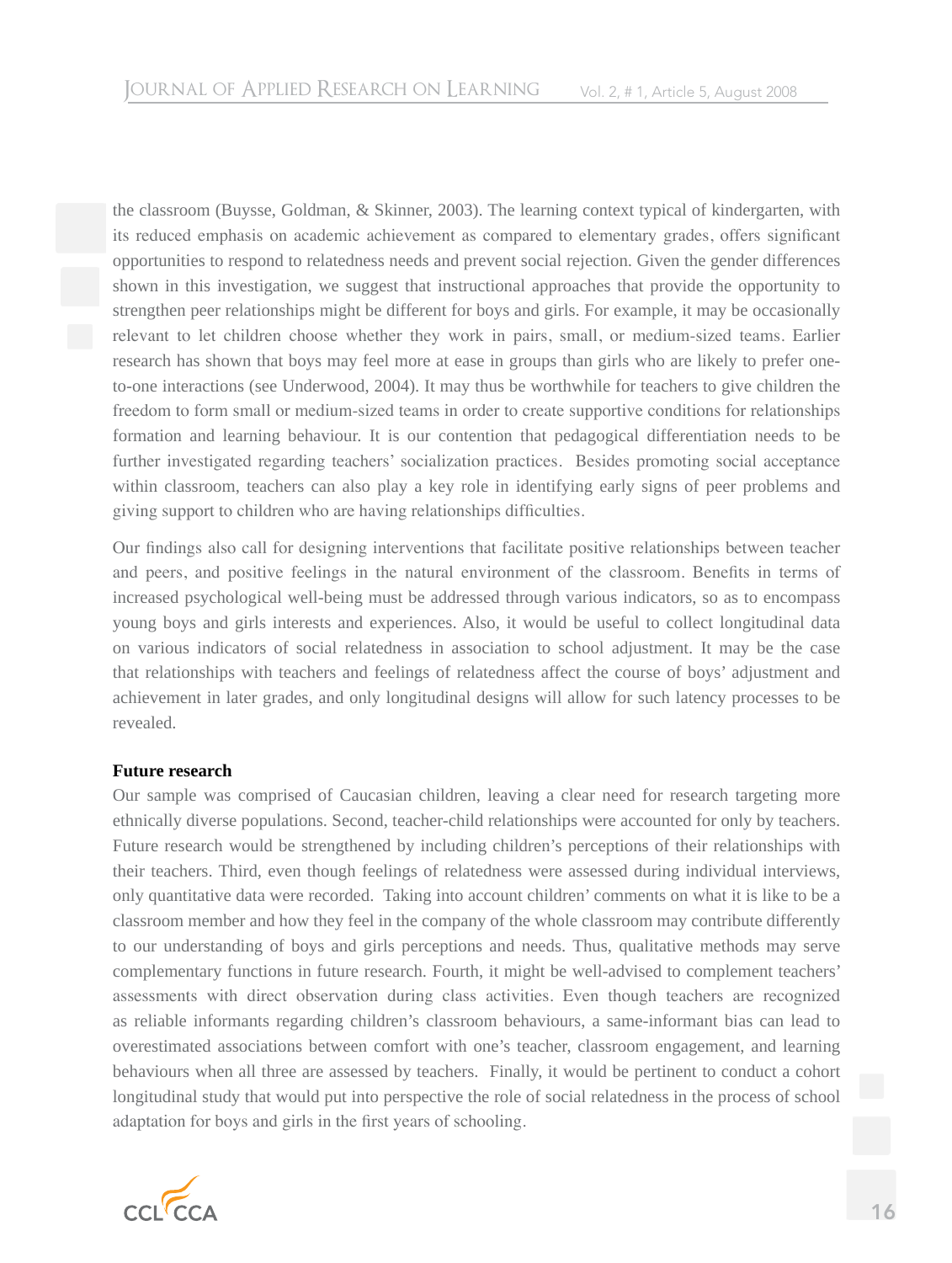### **CONCLUSION**

As expected, each domain of social relatedness contributes to the prediction of classroom engagement and learning behaviours in kindergarten children. Each indicator serves a different function according to child's gender. Our findings extend existing research by suggesting that boys may be less influenced by relationships to teacher and their own feelings of relatedness within the classroom. Indeed, further work is needed on how specific interpersonal factors exert an influence on boys and girls adjustment and success in the school context. Taking into consideration children's own perceptions may be a promising avenue. This latter line of investigation is likely to yield useful information for the identification of efficient and differentiated pedagogical strategies designed to assist young children in becoming active members of their classroom setting.

........ References .............................................................................................................

- Asher, S.R., Singleton, L.C., Tinsley, B.R., & Hymel, S. (1979). A reliable sociometric measure for preschool children. *Developmental Psychology, 15*, 443-444.
- Baron, R. M., & Kenny, D. A. (1986). The moderator-mediator variable distinction in social psychological research: conceptual, strategic and statistical considerations. *Journal of Personality and Social Psychology, 51*(6), 1173-1182.
- Baumeister, R. F., & Leary, M. R. (1995). The need to belong: desire for interpersonal attachments as a fundamental human motivation. *Psychological Bulletin, 117*(3), 497-529.
- Berndt, T. J. (2004). Children's friendships: Shifts over a half-century in perspectives on their development and their effects. *Merrill Palmer Quarterly Journal of Developmental Psychology, 50*(3), 206-223.
- Birch, S. H., & Ladd, G. W. (1997). The teacher-child relationship and children's early school adjustment. *Journal of School Psychology, 35*(1), 61-79.
- Bowlby, J. (1969). *Attachment and Loss. Vol. 1. Attachment.* New York: Basic Books.
- Brownell, C.A. & Gifford-Smith, M.E. (2003). Context and development in children's school-based peer relations: implications for research and practice. *Journal of School Psychology, 41*(4), 305-310.
- Buhs, E. S. (2005). Peer rejection, negative peer treatment, and school adjustment: Self-concept and classroom engagement as mediating processes. *Journal of School Psychology, 43*, 407–424.
- Buhs, E. S., & Ladd, G. W. (2001). Peer Rejection as an Antecedent of Young Children's School Adjustment: An Examination of Mediating Processes. *Developmental Psychology, 37*(4), 550-560.
- Bukowski, W. M., Hoza, B. (1989). Popularity and friendship: Issues in theory, measurement, and outcome. In T. J. Berndt, & G.W. Ladd (Eds.), *Peer relationships in child development* (pp. 15-45). Oxford, UK: Wiley.
- Buysse, V., Goldman, B. D., & Skinner, M. L. (2003). Friendship formation in inclusive early childhood classrooms: What is the teacher's role? *Early Childhood Research Quarterly, 18*(4), 485-501.
- Cillessen, A. H. N., & Mayeux, L. (2004). From censure to reinforcement: Developmental changes in the association between aggression and social status. *Child Development, 75*(1), 147-163.
- Connell, J. P., & Wellborn, J. G. (1991). Competence, autonomy, and relatedness: a motivational analysis of self-system processes. In M. Gunnar, R. Sroufe, & L. Alain (Eds.). *Self Processes and Development. The Minnesota Symposia on Child Development (Vol. 23)*. New Jersey : L. Erlbaum Hillsdale.
- Coolahan, K., Fantuzzo, J., Mendez, J., & McDermott, P. (2000). Preschool peer interactions and readiness to learn: Relationships between classroom peer play and learning behaviors and conduct. *Journal of Educational Psychology, 92*(3), 458-465.
- Crittenden, P. M. (1990). Internal representational models of attachment relationships. *Infant Mental Health Journal, 11*(3), 259- 277.
- Fantuzzo, J. W., Bulotsky-Shearer, R., Fusco, R. A., & McWayne, C. (2005). An investigation of preschool classroom behavioral adjustment problems and social-emotional school readiness competencies. *Early Childhood Research Quarterly, 20*, 259-275.

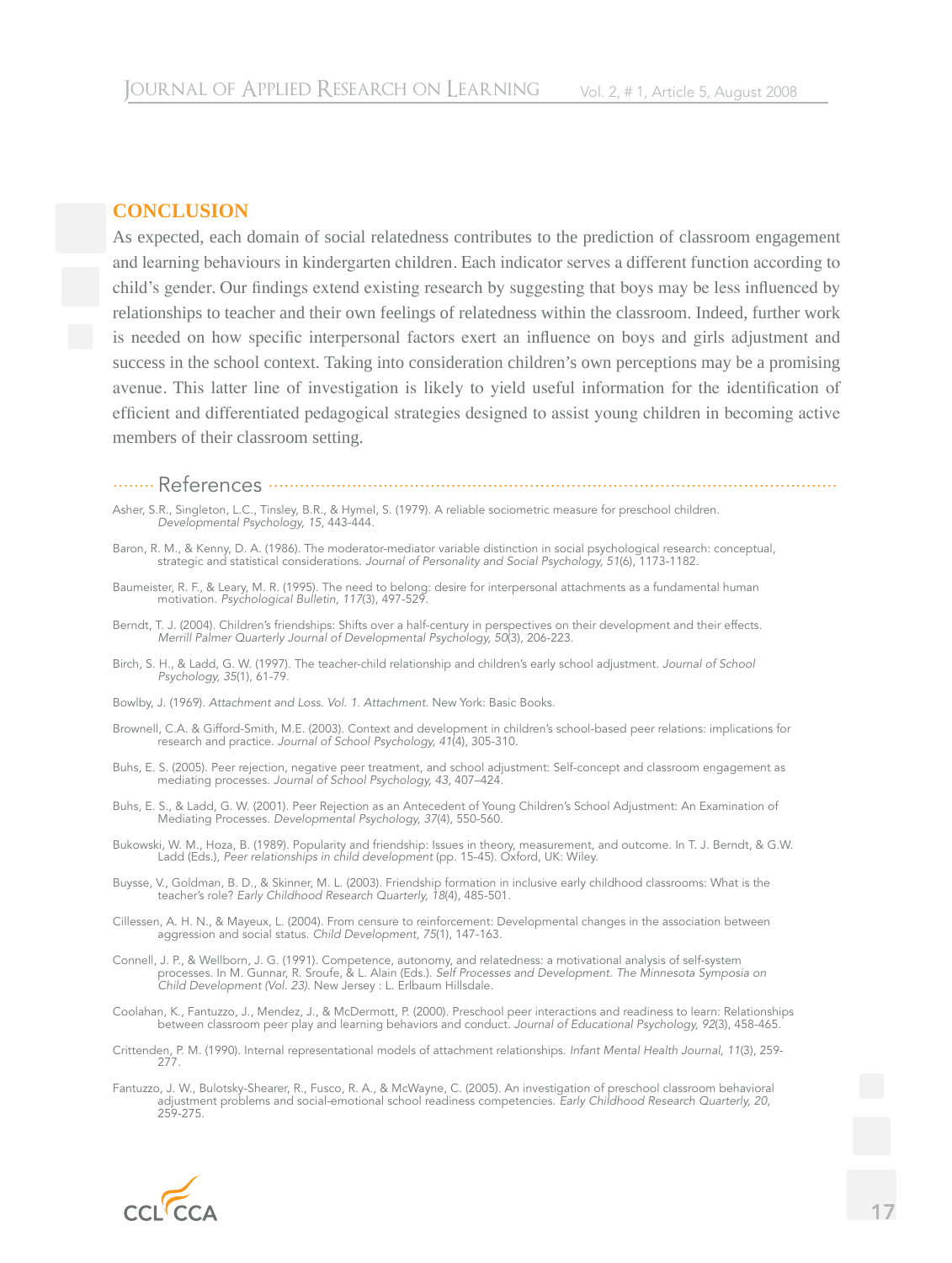Finn, J. D. (1989). Withdrawing from school. *Review of Educational Research, 59*(2), 117-142.

Flook, L., Repetti, R. L., & Ullman, J. B. (2005). Classroom social experiences as predictors of academic performance. *Developmental Psychology, 41*(2), 319-327.

- Fredericks, J., Blumenfeld, P. C., & Paris, A. H. (2004). School engagement: potential of the concept, state of the evidence. *Review of Educational Research, 71*(1), 59-109.
- Furrer, C., & Skinner, E. (2003). Sense of relatedness as a factor in children's academic engagement and performance. *Journal of Educational Psychology, 95*(1), 148-162.
- Gest, S., D., Graham-Bermann, S., A., & Hartup, W. W. (2001). Peer experience: Common and unique features of number of friendships, social network centrality, and sociometric status. *Social Development, 10*(1), 23-40.
- Gest, S. D., Welsh, J. A., & Domitrovich, C. E. (2005). Behavioral predictors of changes in social relatedness and liking school in elementary school. *Journal of School Psychology, 43*(4), 281-301.
- Gettinger, M. (2003). Promoting social competence in an era of school reform: A commentary on Gifford-Smith and Brownell. *Journal of School Psychology, 41*(4), 299-304.
- Gifford-Smith, M. E., & Brownell, C. A. (2003). Childhood peer relationships: Social acceptance, friendships, and peer networks. *Journal of School Psychology, 41*(4), 235-284.
- Greco, L. A., & Morris, T. L. (2005). Factors influencing the link between social anxiety and peer acceptance: Contributions of social skills and close friendships during middle childhood. *Behavior Therapy, 36*, 197-205.
- Guay, F., Boivin, M., & Hodges, E. V. (1999). Predicting change in academic achievement: A model of peer experiences and selfsystem processes. *Journal of Educational Psychology, 91*(1), 105-115.
- Hamre, B. K., & Pianta, R. C. (2001) Early Teacher-child relationships and the trajectory of children's school outcomes through eighth grade. *Child Development, 72*, 625-638.
- Hamre, B. K., & Pianta, R. C. (2005). Can instructional and emotional support in the first-grade classroom make a difference for children at risk of school failure? *Child Development, 76*(5), 949-967.
- Hartup, W. W. (2005). Peer interaction: What causes what? *Journal of Abnormal Child Psychology, 33*(3), 387-394.
- Hughes, J. N., Cavell, T. A., & Willson, V. (2001). Further support for the developmental significance of the quality of the teacherstudent relationship. *Journal of School Psychology, 39*(4), 289-301.
- Klem, A. M., & Connell, J. P. (2004). Relationships matters: Linking teacher support to student engagement and achievement. *Journal of School Health, 74*(7), 262-273.
- Ladd, G. W. (1999). Peer relationships and social competence during early and middle childhood. *Annual Review of Psychology, 50*, 333-359.
- Ladd, G. W. (2003). Probing the adaptative significance of children's behavior and relationships in the school context: A child by environment perspective. *Advances in Child Development and Behavior, 31*, 43-104.
- Ladd, G. W., Birch, S. H., & Buhs, E. S. (1999). Children's social and scholastic lives in kindergarten: Related spheres of influence? *Child Development, 70*(6), 1373-1400.
- Ladd, G. W., Buhs, E. S., & Seid, M. (2000). Children's initial sentiments about kindergarten: Is school liking an antecedent of early classroom participation and achievement? *Merrill-Palmer Quarterly, 46*(2), 255-279.
- Ladd G. W., Buhs, E. S., & Troop, W. (2002) Children's interpersonal skills and relationships in school settings: Adaptive signifiance and implications for school-based prevention and intervention programs. In P. K. Smith, & C. H. Hart (Eds.), *Blackwell Handbook of Children Social Development* (pp. 394-415). Massachusetts: Blackwell Publisher.
- Ladd, G. W., & Burgess, K. B. (1999). Charting the relationship trajectories of aggressive/withdrawn children during early grade school. *Child Development, 70*, 910-929.
- Ladd, G. W., & Burgess, K. B. (2001). Do relational risks and protective factors moderate the linkages between childhood aggression and early psychological and school adjustment? *Child Development, 72*(5), 1579-1601.
- Ladd, G., Kochenderfer, B., & Coleman, C. (1997). Classroom peer acceptance, friendship, victimization: Distinct relational systems that contribute uniquely to children's school adjustment? *Child Development, 68*(6), 1081-1097.
- Libbey, H. P. (2004). Measuring student relationships to school: Attachment, bonding, connectedness, and engagement. *Journal of School Health, 74*, 274-283.
- Lindsey, E. W. (2002). Preschool children's friendships and peer acceptance: Links to social competence. *Child Study Journal, 32*(3), 145-156.

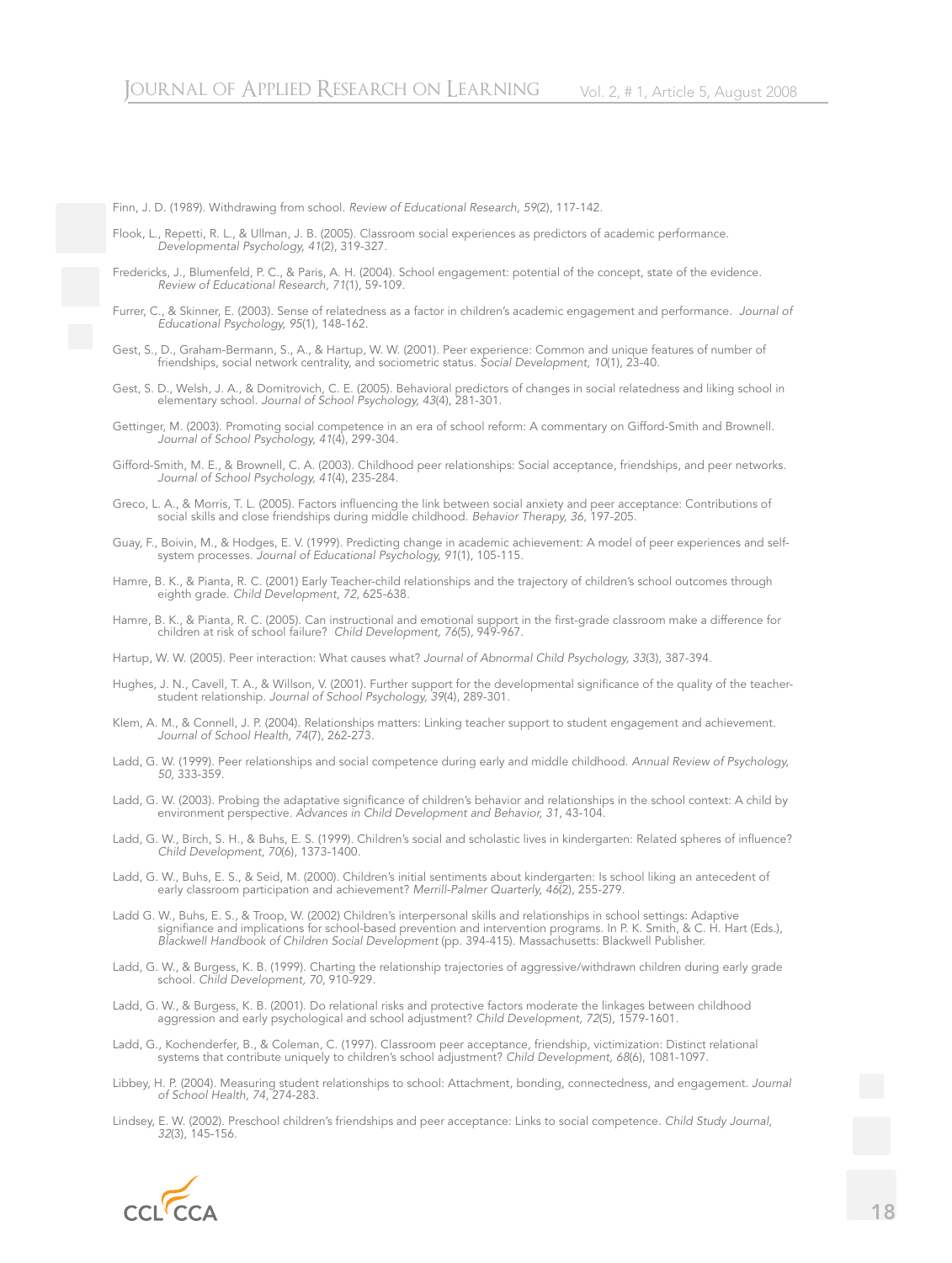Lubbers, M. J., Van der Werf, M. P. C., Snijders, T. A. B., Creemers, B. P. M., & Kuyper, H. (2006). The impact of peer relations on academic progress in junior high. *Journal of School Psychology, 44*, 491-512.

Lynch, M., & Cicchetti, D. (1997). Children's relationships with adults and peers: An examination of elementary and junior high school students. *Journal of School Psychology, 35*(1), 81-99.

Mantzicopoulos, P. (2005). Conflictual relationships between kindergarten children and their teachers: Associations with child and classroom context variables. *Journal of School Psychology, 43*, 425–442.

Marks, H. M. (2000). Student engagement in instructional activity: Patterns in elementary, middle and high school years. *American Educational Research Journal, 37*(1), 153-184.

McDermott, P. A., Leigh, N. M., & Perry, M. A. (2002). Development and validation of the preschool learning behaviors scale. *Psychology in the Schools, 39*(4), 353-365.

Miles, S. B., & Stipek, D. (2006). Contemporaneous and longitudinal associations between social behavior and literacy achievment in a sample of low-income elementary school children. *Child Development, 77*, 103-117.

Norris, C., Pignal, J., & Lipps, G. (2003). Measuring school engagement. *Education Quaterly Review, 9*(2), 25-34.

Osterman, K. (2000). Students' need for belonging in the school community. *Review of Educational Research, 70*(3), 323-367.

Parker, J. G., & Asher, S. R. (1987). Peer relations and later personal adjustment : Are low-accepted children at-risk? *Psychological Bulletin, 102*(3), 61-82.

Pianta, R. C., & Stuhlman, M. W. (2004) Teacher-child relationships and children's success in the first years of school. *School Psychology Review, 33*(3), 444-458.

Rubin, K. H., Bukowski, W., & Parker, J. (1998). Peer interactions, relationships and groups. In W. Damon (Series Ed.), & N. Eisenberg (Vol. Ed.), *Handbood of child psychology*, (5th ed., pp. 619-700). New York: Wiley.

Sheridan, S., M., Buhs, E., S., & Warner, E., D. (2003). Childhood peer relationship in context. *Journal of School Psychology, 41*(40), 285-292.

Underwood, M. K. (2004). Gender and peer relations: Are the two gender cultures really all that different? In J. B. Kupersmidt, & K. A. Dodge (Eds.). *Children's Peer Relations. From Development to intervention.* Washington, D.C.: American Psychologist Association.

Wentzel, K. R. (1991). Social competence: Relation between social responsibility and academic achievement. *Review of Educational Research, 61*(1), 1-24.

Wentzel, K. R. (1997). Student motivation in middle school: The role of perceived pedagogical caring. *Journal of Educational Psychology, 89*(3), 411-419.

Wentzel, K. R. (1999). Social-motivational processes and interpersonal relationships: Implications for understanding motivation at school. *Journal of Educational Psychology, 91*(1), 76-97.

Wentzel, K., R., Barry, C. M., & Caldwell, K., A. (2004). Friendships in middle school: Influences on motivation and school adjustment. *Journal of Educational Psychology, 96*(2), 195-203.

Wentzel, K. R., & Watkins, D. E. (2002). Peer relationships and collaborative learning as contexts for academic enablers. *School Psychology Review, 31*(3), 366-377.